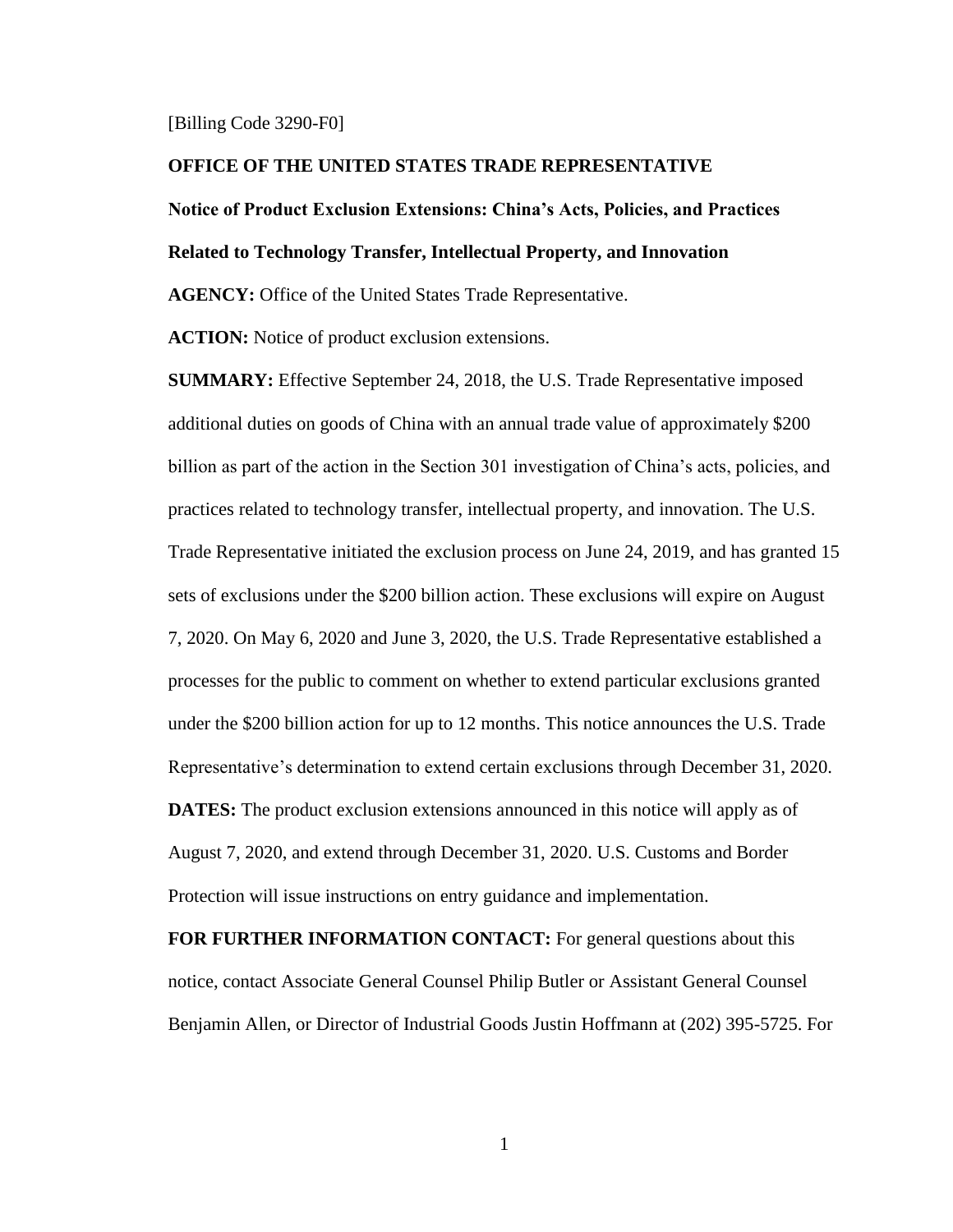specific questions on customs classification or implementation of the product exclusions identified in the Annex to this notice, contact [traderemedy@cbp.dhs.gov.](mailto:traderemedy@cbp.dhs.gov)

#### **SUPPLEMENTARY INFORMATION**:

#### **A. Background**

For background on the proceedings in this investigation, please see prior notices including 82 FR 40213 (August 24, 2017), 83 FR 14906 (April 6, 2018), 83 FR 28710 (June 20, 2018), 83 FR 33608 (July 17, 2018), 83 FR 38760 (August 7, 2018), 83 FR 47974 (September 21, 2018), 83 FR 49153 (September 28, 2018), 83 FR 65198 (December 19, 2018), 84 FR 7966 (March 5, 2019), 84 FR 20459 (May 9, 2019), 84 FR 29576 (June 24, 2019), 84 FR 38717 (August 7, 2019), 84 FR 46212 (September 3, 2019), 84 FR 49591 (September 20, 2019), 84 FR 57803 (October 28, 2019), 84 FR 61674 (November 13, 2019), 84 FR 65882 (November 29, 2019), 84 FR 69012 (December 17, 2019), 85 FR 549 (January 6, 2020), 85 FR 6674 (February 5, 2020), 85 FR 9921 (February 20, 2020), 85 FR 15015 (March 16, 2020), 85 FR 17158 (March 26, 2020), 85 FR 23122 (April 24, 2020), 85 FR 27489 (May 8, 2020), 85 FR 32094 (May 28, 2020), 85 FR 38000 (June 24, 2020), and 85 FR 42968 (July15, 2020).

Effective September 24, 2018, the U.S. Trade Representative imposed additional 10 percent *ad valorem* duties on goods of China classified in 5,757 full and partial subheadings of the Harmonized Tariff Schedule of the United States (HTSUS), with an approximate annual trade value of \$200 billion. *See* 83 FR 47974, as modified by 83 FR 49153. In May 2019, the U.S. Trade Representative increased the additional duty to 25 percent. *See* 84 FR 20459. On June 24, 2019, the U.S. Trade Representative established a process by which stakeholders could request exclusion of particular products classified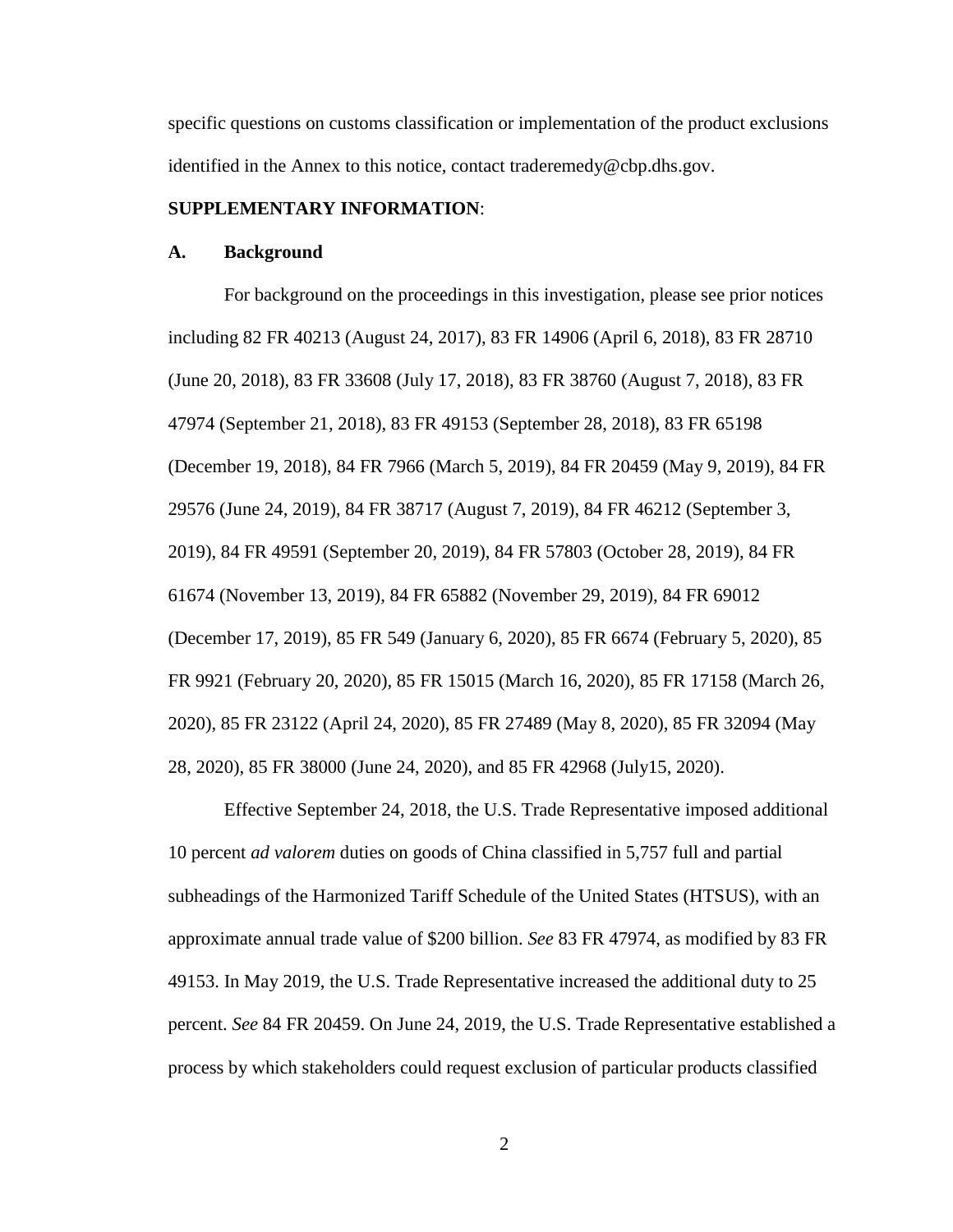within an eight-digit HTSUS subheading covered by the \$200 billion action from the additional duties. *See* 84 FR 29576 (June 24 notice). The U.S. Trade Representative issued a notice setting out the process for the product exclusions and opened a public docket. The exclusions the U.S. Trade Representative granted under the \$200 billion action expire on August 7, 2020. *See, e.g.,* 84 FR 38717 (August 7, 2019).

On May 6 and June 3, 2020, the U.S. Trade Representative invited the public to comment on whether to extend by up to 12 months, particular exclusions granted under the \$200 billion action. *See* 85 FR 27011 (May 6, 2020); 85 FR 34279 (June 3, 2020) (the \$200 billion extension notices).

Under the \$200 billion extension notices, commenters were asked to address:

- Whether the particular product and/or a comparable product is available from sources in the United States and/or in third countries.
- Any changes in the global supply chain since September 2018 with respect to the particular product, or any other relevant industry developments.
- Efforts, if any, importers or U.S. purchasers have undertaken since September 2018 to source the product from the United States or third countries.

In addition, commenters who were importers and/or purchasers of the products covered by an exclusion were asked to provide information regarding:

- Their efforts since September 2018 to source the product from the United States or third countries.
- The value and quantity of the Chinese-origin product covered by the specific exclusion request purchased in 2018 and 2019, and whether these purchases are from a related company.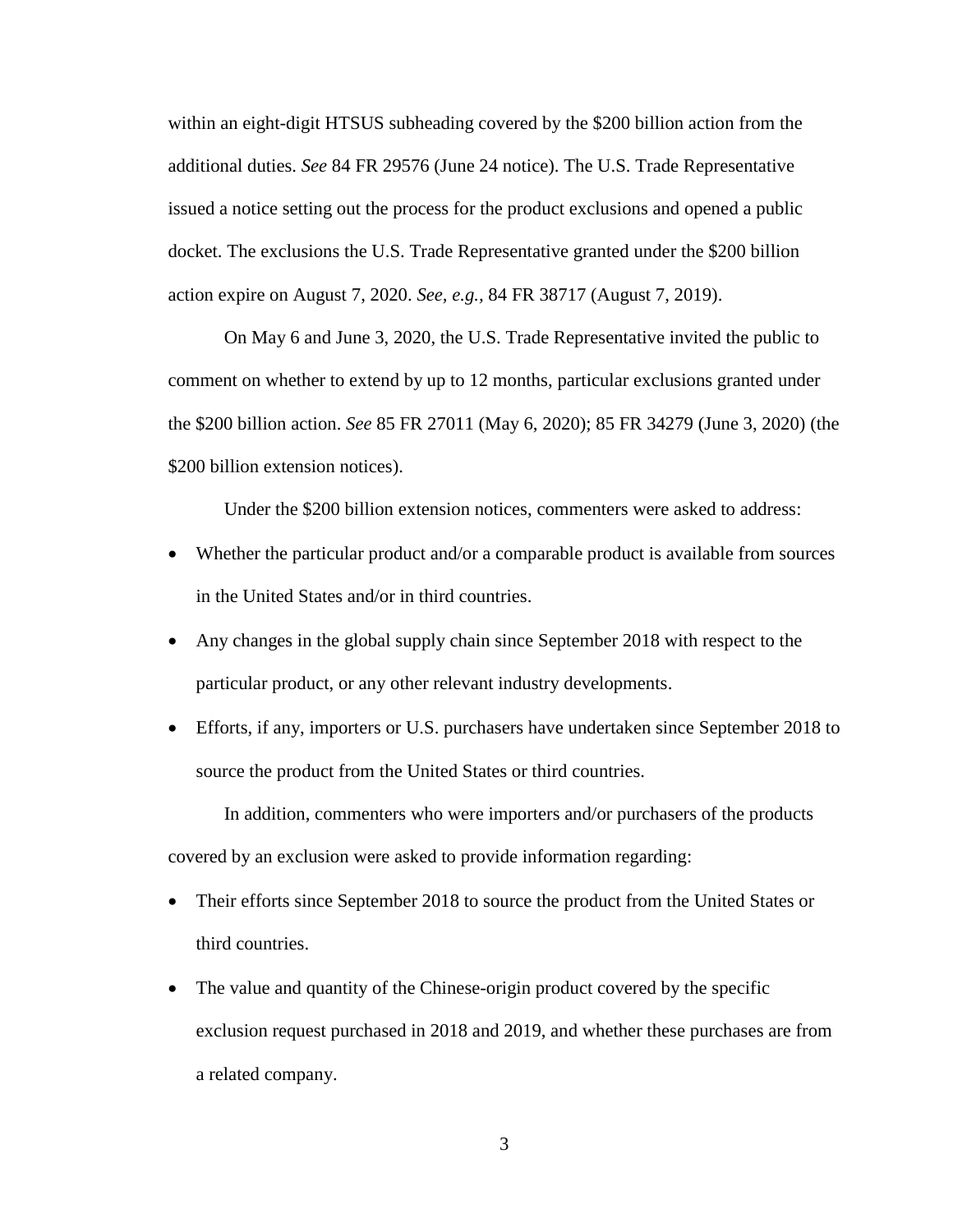- Whether Chinese suppliers have lowered their prices for products covered by the exclusion following the imposition of duties.
- The value and quantity of the product covered by the exclusion purchased from domestic and third country sources in 2018 and 2019.
- The commenter's gross revenue for 2018 and 2019.
- Whether the Chinese-origin product of concern is sold as a final product or as an input.
- Whether the imposition of duties on the products covered by the exclusion will result in severe economic harm to the commenter or other U.S. interests.
- Any additional information in support of or in opposition to extending the exclusion. The May 6, 2020 notice required the submission of comments no later than June 8, 2020. The June 3, 2020 notice required the submission of comments no later than July 7, 2020.

#### **B. Determination to Extend Certain Exclusions**

Based on evaluation of the factors set out in the June 24 notice and the \$200 billion extension notices, which are summarized above, pursuant to sections 301(b), 301(c), and 307(a) of the Trade Act of 1974, as amended, and in accordance with the advice of the interagency Section 301 Committee, the U.S. Trade Representative has determined to extend certain product exclusions granted under the \$200 billion action, as set out in the Annex to this notice.

The \$200 billion extension notices provided that the U.S. Trade Representative would consider extensions of up to 12 months. In light of the cumulative effect of current and possible future exclusions or extensions of exclusions on the effectiveness of the action taken in this investigation, the U.S. Trade Representative has determined to extend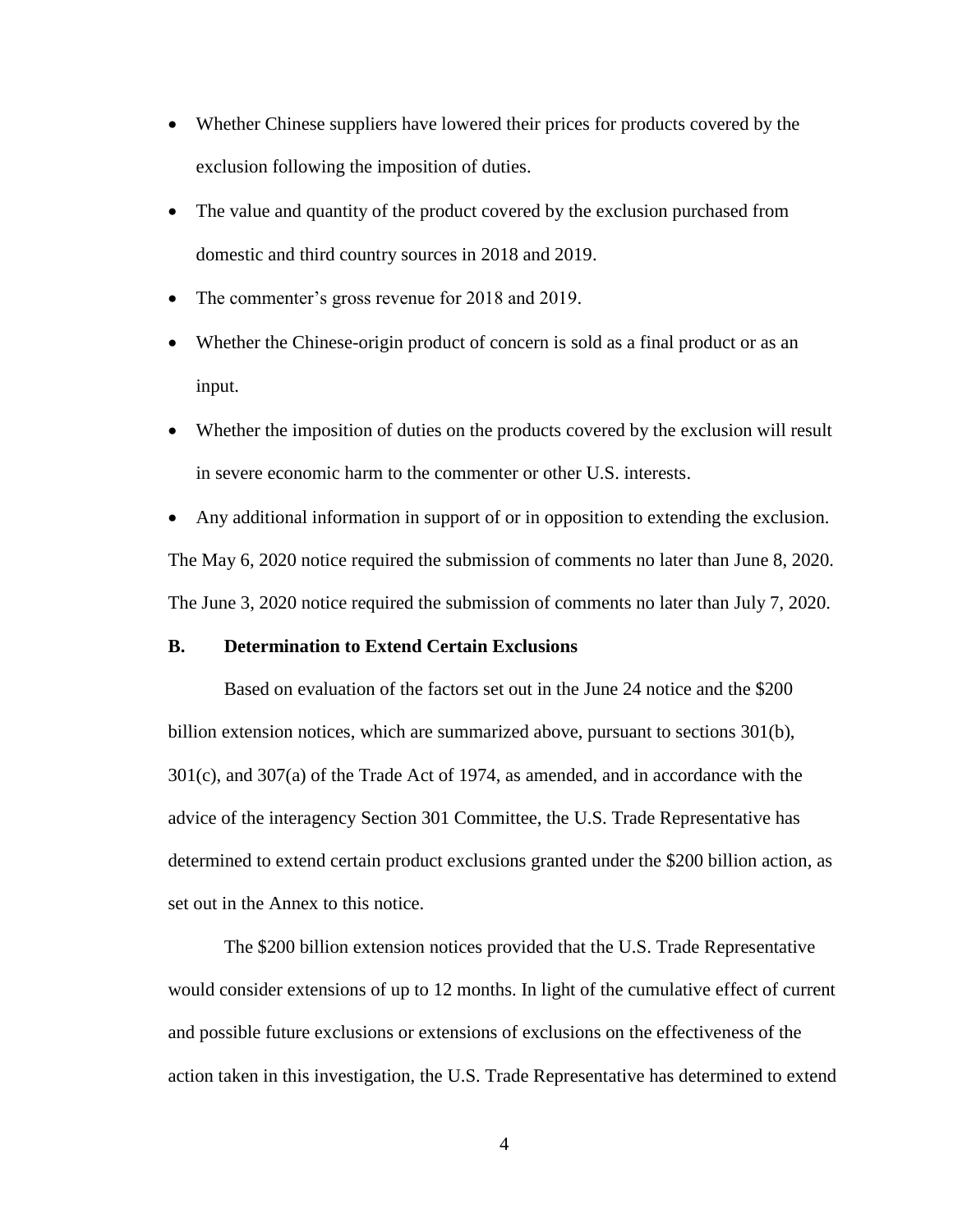the exclusions in the Annex to this notice for less than 12 months – through December 31, 2020. To date, the U.S. Trade Representative has granted more than 6,700 exclusion requests, has extended some of these exclusions, and may consider further extensions of exclusions. Furthermore, more than 200 requests are pending on the products covered by the action taken on August 20, 2019. The U.S. Trade Representative will take account of the cumulative effect of exclusions in considering the possible further extension of the exclusions covered by this notice, as well as possible extensions of exclusions of other products covered by the action in this investigation. The U.S. Trade Representative's determination also takes into account advice from advisory committees and any public comments concerning extension of the pertinent exclusion.

In accordance with the June 24 notice, the exclusions are available for any product that meets the description in the Annex, regardless of whether the importer filed an exclusion request. Further, the scope of each exclusion is governed by the scope of the ten-digit HTSUS headings and product descriptions in the Annex to this notice, and not by the product descriptions set out in any particular request for exclusion.

Joseph Barloon General Counsel Office of the United States Trade Representative.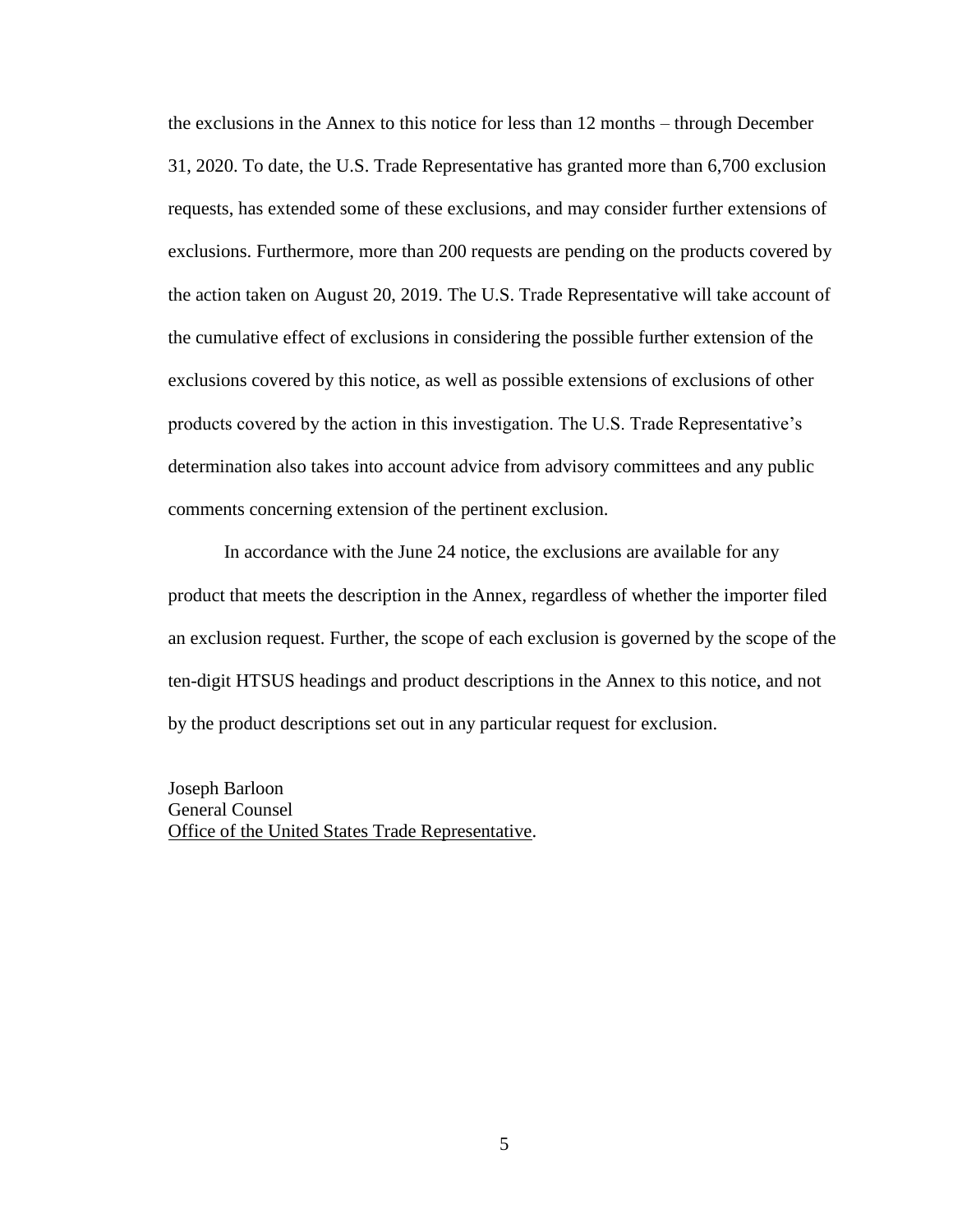# **ANNEXES FOR EXTENSIONS OF CERTAIN PRODUCT EXCLUSIONS**

### **FROM TRANCHE 3**

## **ANNEX A**

- A. Effective with respect to goods entered for consumption, or withdrawn from warehouse for consumption, on or after 12:01 a.m. eastern daylight time on August 7, 2020 and before 11:59 p.m. eastern daylight time on December 31, 2020, subchapter III of chapter 99 of the Harmonized Tariff Schedule of the United States (HTSUS) is modified:
- 1. by inserting the following new heading 9903.88.56 in numerical sequence, with the material in the new heading inserted in the columns of the HTSUS labeled "Heading/Subheading", "Article Description", and "Rates of Duty 1-General", respectively:

|                   |                                               | <b>Rates of Duty</b> |                |  |
|-------------------|-----------------------------------------------|----------------------|----------------|--|
| Heading/          | <b>Article Description</b>                    |                      |                |  |
| <b>Subheading</b> |                                               | General              | <b>Special</b> |  |
| "9903.88.56       | Effective with respect to entries on or after |                      |                |  |
|                   | August 7, 2020, and through December 31,      |                      |                |  |
|                   | 2020, articles the product of China, as       |                      |                |  |
|                   | provided for in U.S. note 20(iii) to this     | The duty             |                |  |
|                   | subchapter, each covered by an exclusion      | provided in          |                |  |
|                   | granted by the U.S. Trade Representative      | the                  |                |  |
|                   |                                               | applicable           |                |  |
|                   |                                               | subheading"          |                |  |

2. by inserting the following new U.S. note 20(iii) to subchapter III of chapter 99 in numerical sequence:

"(iii) The U.S. Trade Representative determined to establish a process by which particular products classified in heading 9903.88.03 and provided for in U.S. notes 20(e) and 20(f) to this subchapter could be excluded from the additional duties imposed by heading 9903.88.03. See 83 Fed. Reg. 47974 (September 21, 2018) and 84 Fed. Reg. 29576 (June 24, 2019). Pursuant to the product exclusion process, the U.S. Trade Representative has determined that, as provided in heading 9903.88.56, the additional duties provided for in heading 9903.88.03 shall not apply to the following particular products, which are provided for in the enumerated statistical reporting numbers:

(1) 0304.72.5000 (2) 0304.83.1015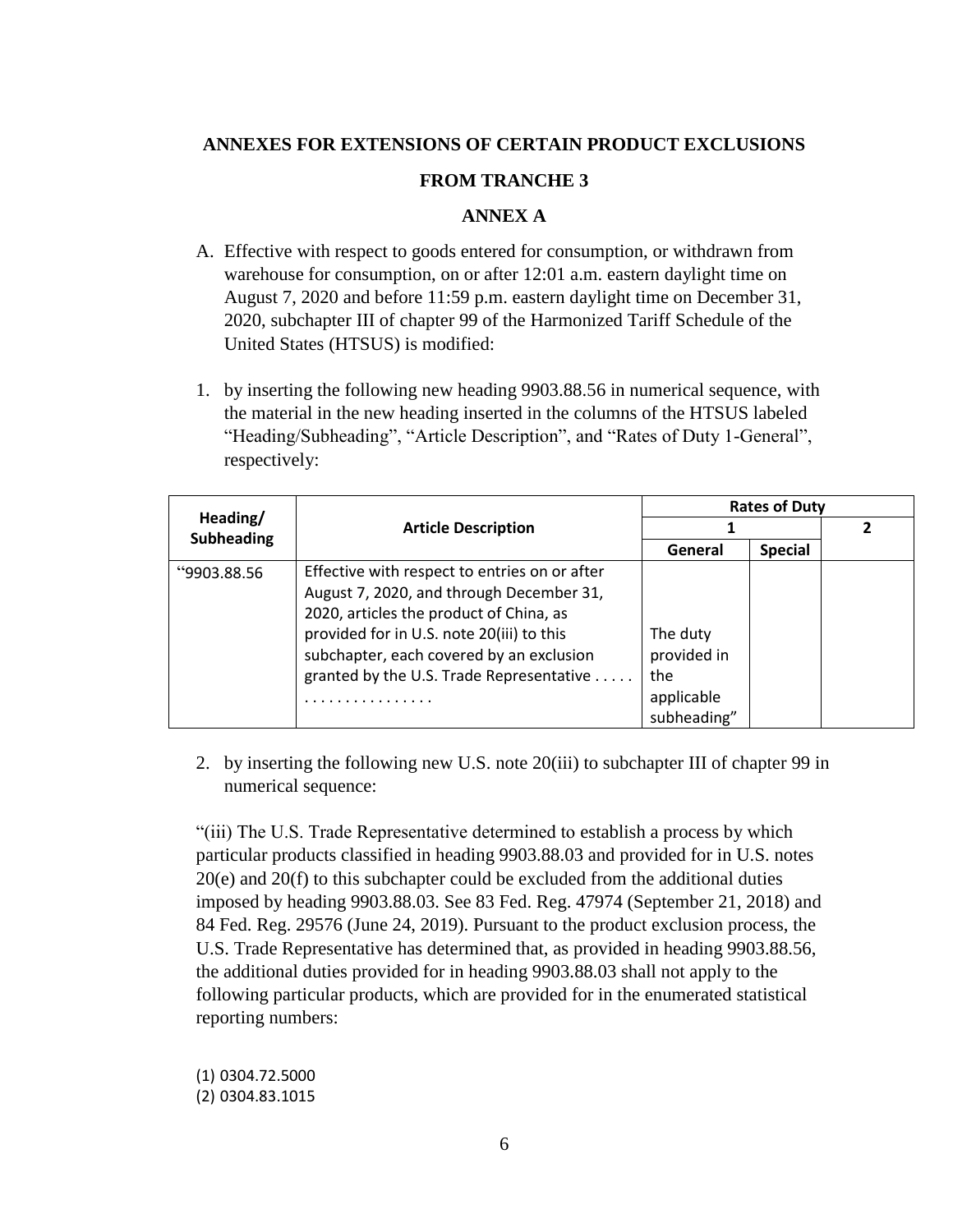- (3) 0304.83.1020
- (4) 0304.83.5015
- (5) 0304.83.5020
- (6) 0304.83.5090
- (7) 3923.21.0095
- (8) 3926.20.9050
- (9) 4015.19.1010
- (10) 4819.50.4060
- (11) 5603.12.0090
- (12) 5603.14.9090
- (13) 5603.92.0090
- (14) 5603.93.0090
- (15) 6505.00.8015
- (16) 8424.90.9080
- (17) 8425.31.0100
- (18) 8708.50.8500
- (19) 8712.00.1510
- (20) 8712.00.1520
- (21) 8712.00.1550
- (22) Alaskan sole (yellowfin, rock or flathead), frozen in blocks, in cases with net weight of more than 4.5 kg (described in statistical reporting number 0304.83.5015)
- (23) Bananas, freeze-dried and sliced, put up for retail sale in packages each having a net weight of 15 g (described in statistical reporting number 0803.90.0045)
- (24) Apples, freeze-dried and sliced, put up for retail sale in packages each having a net weight of 15 g (described in statistical reporting number 0813.30.0000)
- (25) Peaches, freeze-dried and sliced, put up for retail sale in packages each having a net weight of 15 g (described in statistical reporting number 0813.40.4000)
- (26) Pears, freeze-dried and sliced, put up for retail sale in packages each having a net weight of 15 g (described in statistical reporting number 0813.40.9000)
- (27) Mixtures of strawberries and bananas, freeze-dried and sliced, put up for retail sale in packages each having a net weight of 15 g (described in statistical reporting number 0813.50.0020)
- (28) King crab meat, frozen in blocks each weighing at least 1 kg but not more than 1.2 kg, in airtight containers (described in statistical reporting number 1605.10.2010)
- (29) Snow crab meat (C. opilio), frozen in blocks, in airtight containers each with net weight of not more than 1.2 kg (described in statistical reporting number 1605.10.2022)
- (30) Dungeness crab meat, frozen in blocks, in airtight containers with net weight of not more than 1.2 kg (described in statistical reporting number 1605.10.2030)
- (31) Crab meat (other than King crab, Snow crab, Dungeness or swimming crabs), frozen in blocks, in airtight containers with net weight of not more than 1.5 kg (described in statistical reporting number 1605.10.2090)
- (32) Sodium metal (CAS No. 7440-23-5), in bulk solid form (described in statistical reporting number 2805.11.0000)
- (33) Sodium adipate (1,4-butanedicarboxylic acid, disodium salt) (IUPAC name: disodium hexanedioate) (CAS No. 7486-38-6) (described in statistical reporting number 2917.12.5000)
- (34) 1-Cyanoguanidine (Dicyandiamide) (CAS No. 461-58-5) (described in statistical reporting number 2926.20.0000)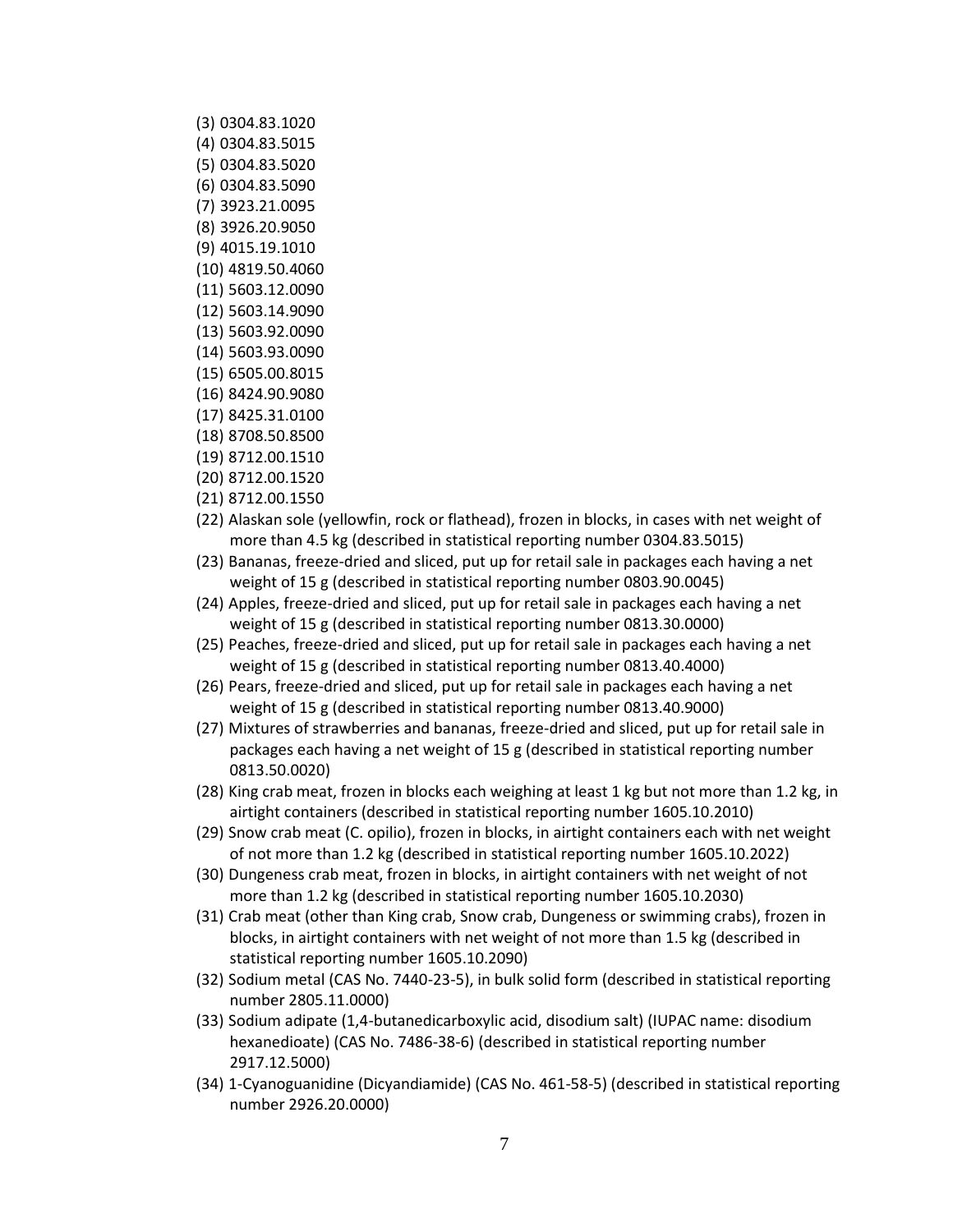- (35) N-(n-Butyl)thiophosphoric triamide (IUPAC name: N-Diaminophosphinothioylbutan-1 amine) (CAS No. 94317-64-3) (described in statistical reporting number 2929.90.5090)
- (36) Pigment yellow 13 (CAS No. 5102-83-0) (described in statistical reporting number 3204.17.9050)
- (37) Disposable cloths of nonwoven textile materials impregnated, coated or covered with organic surface-active preparations for washing the skin, put up for retail sale (described in statistical reporting number 3401.30.5000)
- (38) Organic surface-active liquid for washing the skin, not containing any aromatic or modified aromatic surface-active agent, put up for retail sale in a bottle of plastics with pump-action top, each bottle measuring not more than 17 cm in width, not more than 27 cm in height and not more than 6.5 cm in length and with a net weight of not more than 0.5 kg (described in statistical reporting number 3401.30.5000)
- (39) Laundry detergent powder, put up for retail sale, whether as powder or as watersoluble, pre-measured pods (described in statistical reporting number 3402.20.1100)
- (40) Polyethylene terephthalate (PET) film coated with a photoresist solution, in rolls, sensitized, unexposed, without perforations, of a width exceeding 105 mm but not exceeding 610 mm, not used as graphic arts film (described in statistical reporting number 3702.44.0160)
- (41) Artificial graphite, in powder form (described in statistical reporting number 3801.10.5000)
- (42) Artificial graphite, in powder or flake form, for manufacturing into the lithium-ion anode component of batteries (described in statistical reporting number 3801.10.5000)
- (43) Natural graphite, in powder form (described in statistical reporting number 3801.90.0000)
- (44) Herbicide consisting of 1,1'-dimethyl-4,4'-bipyridinium dichloride (CAS No. 1910-42-5) (Paraquat concentrate in liquid form) up to 45 percent concentration with application adjuvants (described in statistical reporting number 3808.93.1500)
- (45) Flux powder consisting wholly of inorganic substances, including but not limited to silicon dioxide, titanium oxide, manganese oxide, aluminum oxide, and calcium fluoride, for submerged arc welding (described in statistical reporting number 3810.90.2000)
- (46) Supported nickel-based catalysts, of a kind used for methanation, desulfurization, hydrogenation, pre-reforming or reforming of organic chemicals or for protection of hydrotreating catalysts from arsine poisoning (described in statistical reporting number 3815.11.0000)
- (47) Plate-type supported catalysts (reaction accelerators) for reduction of nitrous oxides (NOx) with enhanced mercury oxidation, with oxides of base metals being the active substances, applied to a stainless steel mesh (described in statistical reporting number 3815.19.0000)
- (48) Plate-type supported catalysts (reaction accelerators) for reduction of nitrous oxides (NOx), with base metals being the active substances, applied on a titanium dioxide based ceramic material to a stainless steel mesh (described in statistical reporting number 3815.19.0000)
- (49) Supported catalysts for polymerization (described in statistical reporting number 3815.19.0000)
- (50) Supported catalysts of cuprous oxide and zinc oxide as the active ingredients for arsine removal (described in statistical reporting number 3815.19.0000)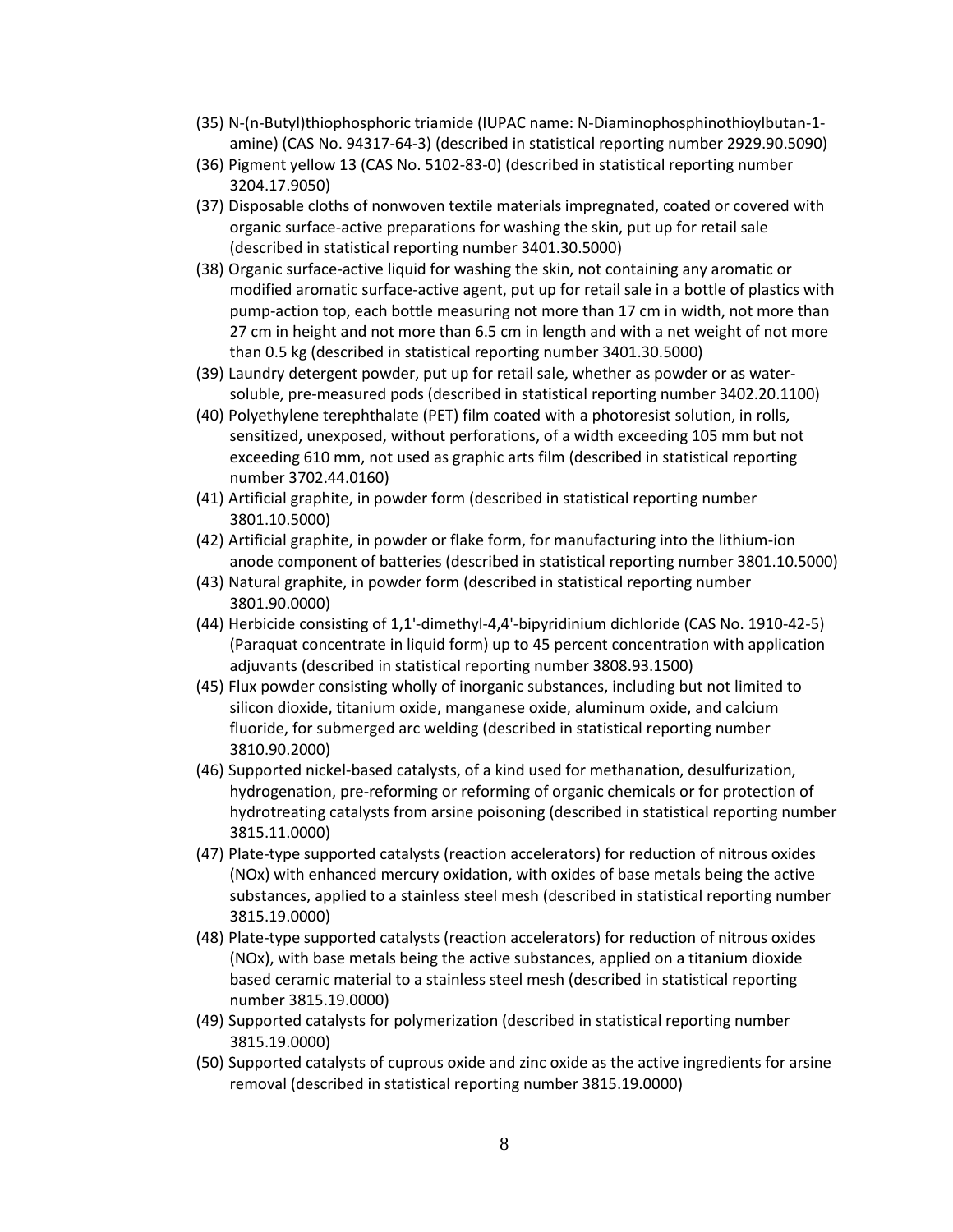- (51) Supported catalysts with copper carbonate or zinc carbonate as the active ingredients for low temperature desulfurization (described in statistical reporting number 3815.19.0000)
- (52) Supported catalysts with metal sulfide as the active substance for mercury removal (described in statistical reporting number 3815.19.0000)
- (53) Supported catalysts with molybdenum compounds as the active substance for hydrogenation (described in statistical reporting number 3815.19.0000)
- (54) Supported catalysts with zinc oxide absorbent as the active substance (described in statistical reporting number 3815.19.0000)
- (55) Mixtures of hydrofluorocarbons, containing 40 to 44 percent by weight of 1,1,1,2 tetrafluoroethane (CAS No. 811-97-2), 56 to 60 percent by weight of pentafluoroethane (CAS No. 354-33-6) and up to 2 percent by weight of lubricating oil (described in statistical reporting number 3824.78.0020)
- (56) Refrigerant gas R-421B, comprising mixtures containing at least 83 percent but not more than 87 percent by weight of pentafluoroethane, at least 13 percent but not more than 17 percent by weight of 1,1,2,2-tetrafluoroethane, and at least 0.5 percent but not more than 2 percent by weight of lubricant (described in statistical reporting number 3824.78.0020)
- (57) Mixtures containing 2-(dimethylamino)ethanol (CAS No. 108-01-0) (described in statistical reporting number 3824.99.9297)
- (58) Silicon monoxide (SiO) (CAS No. 10097-28-6) in powder form (described in statistical reporting number 3824.99.9297)
- (59) Container units of plastics, each comprising a tub and lid therefore, configured or fitted for the conveyance, packing, or dispensing of wet wipes (described in statistical reporting number 3923.10.9000)
- (60) Injection molded polypropylene plastic caps or lids each weighing not over 24 grams designed for dispensing wet wipes (described in statistical reporting number 3923.50.0000)
- (61) One-piece stoppers, of polypropiolactone ("PPL") or polylactic acid ("PLA") polymers, each comprising a disc-shaped top attached to a rounded, tapered plug with a protruding stirrer, measuring at least 55 mm but not more than 120.7 mm in overall length, and weighing at least 0.6 g but not more than 1.1 g each, of a kind used with lids for beverage containers (described in statistical reporting number 3923.50.0000)
- (62) Endless synchronous belts of vulcanized rubber, molded polyurethane, neoprene, or welded urethane, each of an outside circumference of 60 cm or more but not more than 77 cm and a width of 2.5 cm or more but not exceeding 4 cm, weighing 0.18 kg or more but not exceeding 0.45 kg (described in statistical reporting number 4010.35.9000)
- (63) Seamless disposable gloves of acrylonitrile butadiene rubber, other than for surgical or medical use (described in statistical reporting number 4015.19.1010)
- (64) Seamless disposable gloves of natural rubber latex, other than for surgical or medical use (described in statistical reporting number 4015.19.1010)
- (65) Brake bushings, hard or soft (described in statistical reporting number 4016.99.6050)
- (66) Cable protectors of rubber, each measuring not more than 91 cm in length, not more than 51 cm in width and not more than 5.2 cm in height, with 5 channels for multiple cables or hoses not more than 3.8 cm in diameter, with a lid of polyvinyl chloride, weighing not more than 14.5 kg, with a load capacity of not more than 8,200 kg (described in statistical reporting number 4016.99.6050)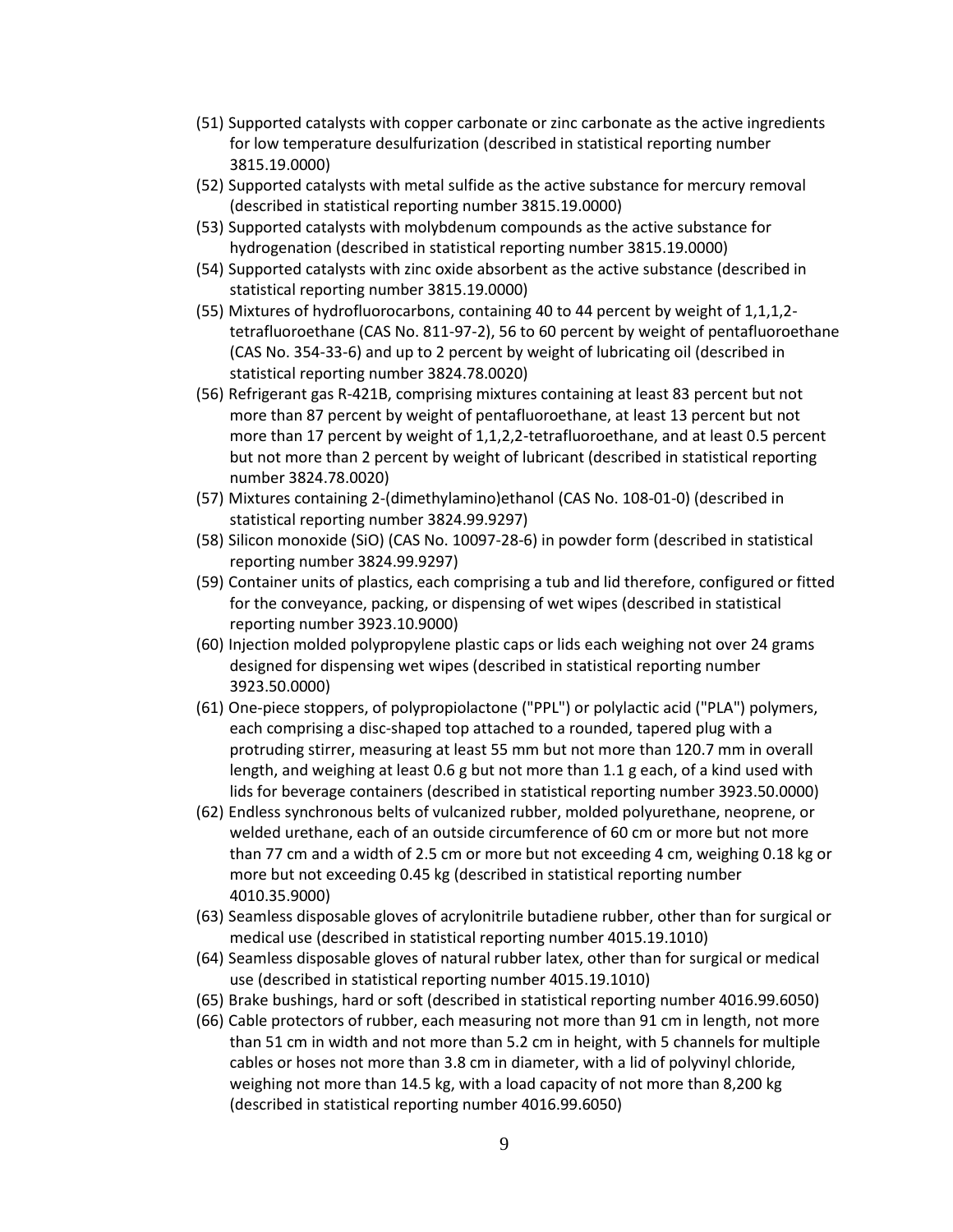- (67) Parking stops of recycled rubber, each measuring not more than 185 cm in length, not more than 15.5 cm in width and not more than 10.5 cm in height, weighing not more than 16 kg (described in statistical reporting number 4016.99.6050)
- (68) Messenger bags of polyester, each measuring not more than 50 cm by 38 cm by 11 cm, weighing not more than 2.5 kg (described in statistical reporting number 4202.12.8130)
- (69) Backpacks with hydration system, each measuring not more than 51 cm by 28 cm by 9 cm, weighing not more than 1 kg (described in statistical reporting number 4202.92.0400)
- (70) Backpacks with outer surface of textile materials of man-made fibers, each measuring at least 35 cm but not more than 75 cm in height, at least 19 cm but not more than 34 cm in width, and at least 5 cm but not more than 26 cm in depth (described in statistical reporting number 4202.92.3120)
- (71) Duffel bags made predominantly of man-made fibers, each measuring not more than 98 cm by 52 cm by 17 cm, weighing not more than 7 kg, with wheels (described in statistical reporting number 4202.92.3131)
- (72) Duffel bags of polyester, each measuring not more than 81 cm by 39 cm by 11 cm, weighing not more than 7 kg (described in statistical reporting number 4202.92.3131)
- (73) Stuff sacks with outer surface of textiles of man-made fibers, each measuring 77.5 cm or more but not over 127.7 cm in circumference, cylindrical in shape with a single compartment, a drawstring closure at one end and a strap at the other end of the sack (described in statistical reporting number 4202.92.3131)
- (74) Covers, of leather, designed for use with telecommunication devices (described in statistical reporting number 4205.00.8000)
- (75) Portable, single-use grills for heating food, each comprising bamboo charcoal fuel, expanded perlite insulation, bamboo rods for suspending foods over the charcoal flame, and cut paper or paperboard in shapes specially designed for assembly of a grill body (described in statistical reporting number 4402.10.0000)
- (76) Fiberboard sheets, containing phenolic resin, each not exceeding 0.635 mm in thickness (described in statistical reporting number 4411.93.9090)
- (77) Notebooks of paper or paperboard, each incorporating a plastic toy building block on the cover, measuring at least 13 cm but not more than 16 cm on the short side, at least 15 cm but not more than 22 cm on the long side and at least 1 cm but not more than 3 cm in thickness, with at least 192 but no more than 352 ruled or blank pages (described in statistical reporting number 4820.10.2060)
- (78) Trays, plates and bowls, of bamboo (described in statistical reporting number 4823.61.0040)
- (79) Plates, bowls or cups of molded or pressed bamboo pulp, each weighing at least 3 g but not more than 92 g (described in statistical reporting number 4823.70.0020)
- (80) Clamshell containers, pizza pans, lids, compartmentalized and other trays of molded or pressed bamboo pulp, each weighing at least 3 g but not more than 95 g (described in statistical reporting number 4823.70.0040)
- (81) Molded blocks of wood pulp cellulose sponge, each measuring not over 105 cm by 105 cm by 40 cm (described in statistical reporting number 4823.70.0040)
- (82) Paper pulp sponge blocks, measuring 38 cm by 38 cm by 102 cm (15 inches by 15 inches by 40 inches) (described in statistical reporting number 4823.70.0040)
- (83) Silk fabrics, containing 85 percent or more by weight of silk or of silk waste other than noil silk, the foregoing not printed, not jacquard woven, measuring over 127 cm in width (described in statistical reporting number 5007.20.0065)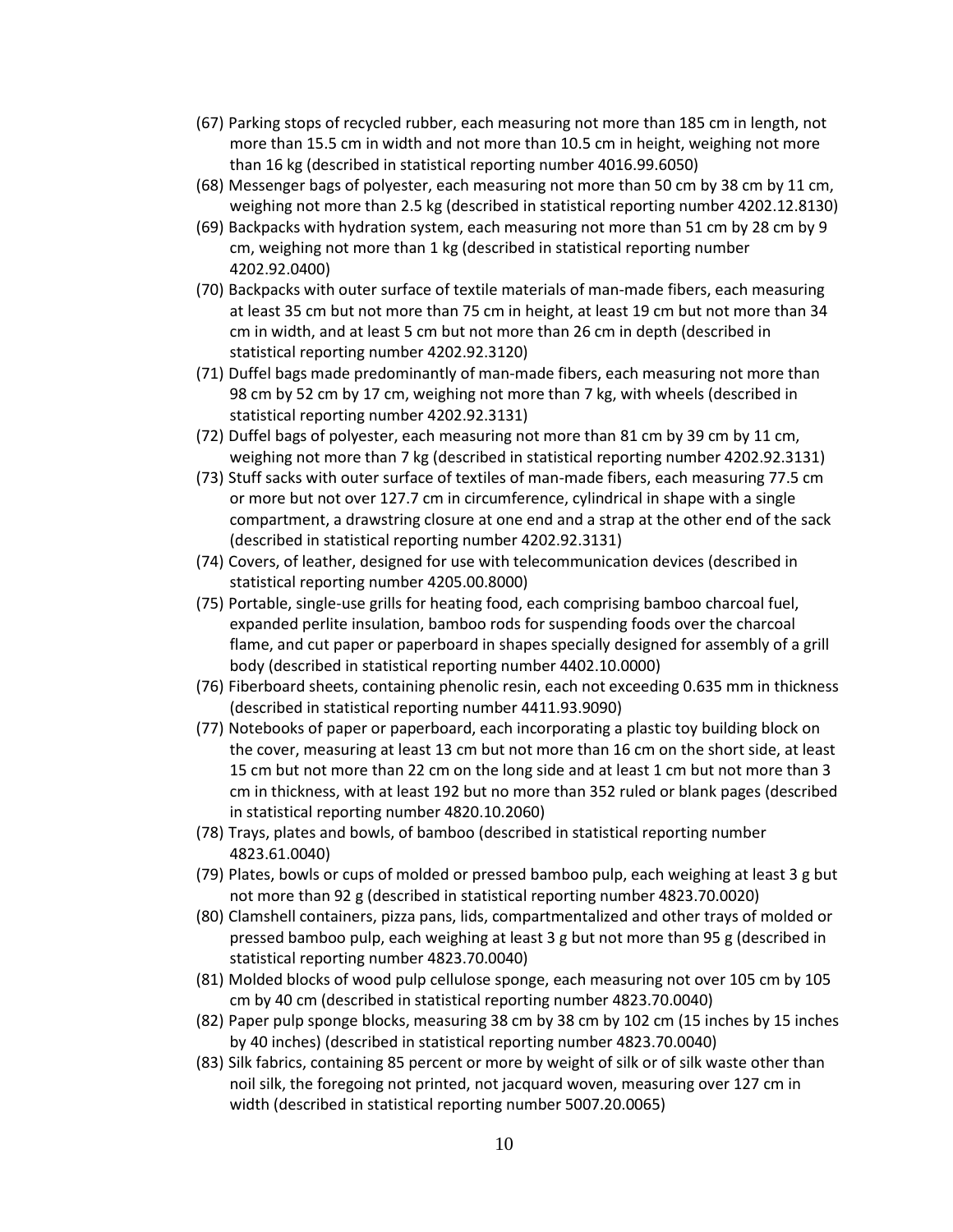- (84) Silk fabrics, containing 85 percent or more by weight of silk or of silk waste other than noil silk, the foregoing not printed, not jacquard woven, measuring 107 cm or more but not over 127 cm in width (described in statistical reporting number 5007.20.0085)
- (85) Yarn of cashmere or camel hair, carded but not combed, not put up for retail sale (described in statistical reporting number 5108.10.8000)
- (86) Woven dyed fabrics of 100 percent textured polyester filament yarn, measuring 332.7 cm in width, weighing more than 170  $g/m^2$  (described in statistical reporting number 5407.52.2060)
- (87) Woven fabric of 100 percent textured polyester filaments, dyed, weighing more than 170  $g/m<sup>2</sup>$ , measuring not more than 310 cm in width (described in statistical reporting number 5407.52.2060)
- (88) Woven fabric of synthetic filament yarn containing 85 percent or more by weight of textured polyester filaments, dyed, measuring 249 cm in width, weighing more than 170 g/m² (described in statistical reporting number 5407.52.2060)
- (89) Woven dupioni fabric wholly of non-textured dyed polyester filaments, weighing not more than 170 g/m², measuring not more than 310 cm in width (described in statistical reporting number 5407.61.9930)
- (90) Woven fabric wholly of polyester, dyed, not flat, containing non-textured polyester filaments, weighing not more than 170  $g/m^2$ , measuring not over 310 cm in width (described in statistical reporting number 5407.61.9930)
- (91) Woven fabric wholly of polyester, dyed, containing non-textured polyester filaments, weighing more than 170  $g/m^2$ , measuring not over 310 cm in width (described in statistical reporting number 5407.61.9935)
- (92) Woven fabric containing by weight 47 percent of nylon and 53 percent of polyester, dyed, containing textured filaments, weighing not more than 170  $g/m^2$ , measuring greater than 274 cm in width (described in statistical reporting number 5407.72.0015)
- (93) Polyester filament tow, measuring more than 50 ktex but not more than 275 ktex (described in statistical reporting number 5501.20.0000)
- (94) Polypropylene fiber tow, measuring more than 50 ktex but not more than 275 ktex (described in statistical reporting number 5501.40.0000)
- (95) Woven dyed fabrics wholly of spun polyester, weighing more than 240 g/m<sup>2</sup> and measuring not more than 310 cm in width (described in statistical reporting number 5512.19.0090)
- (96) Woven dyed 3-thread twill fabrics containing by weight 65 percent of polyester and 35 percent of cotton staple fibers, not napped, weighing more than 200 g/m<sup>2</sup> and exceeding 310 cm in width (described in statistical reporting number 5514.22.0020)
- (97) Nonwoven fabrics of man-made fibers, weighing more than  $25 \text{ g/m}^2$  but not more than 70  $g/m^2$ , with a smooth or embossed texture (not impregnated, coated or covered with material other than or in addition to rubber, plastics, wood pulp or glass fibers), in rolls that are pre-slitted in lengths of not less than 15 cm to not more than 107 cm, for use in the manufacture of personal care wipes (described in statistical reporting number 5603.12.0090)
- (98) Non-woven fabrics of polyethylene terephthalate (PET), in sheets measuring not more than 160 cm by 250 cm, weighing more than 1,800 g/m<sup>2</sup> but not more than 3,000 g/m<sup>2</sup> (described in statistical reporting number 5603.94.9090)
- (99) Rugs of hand-knotted pile, of nylon and polypropylene, measuring at least 1.2 m2 (described in statistical reporting number 5701.90.1010)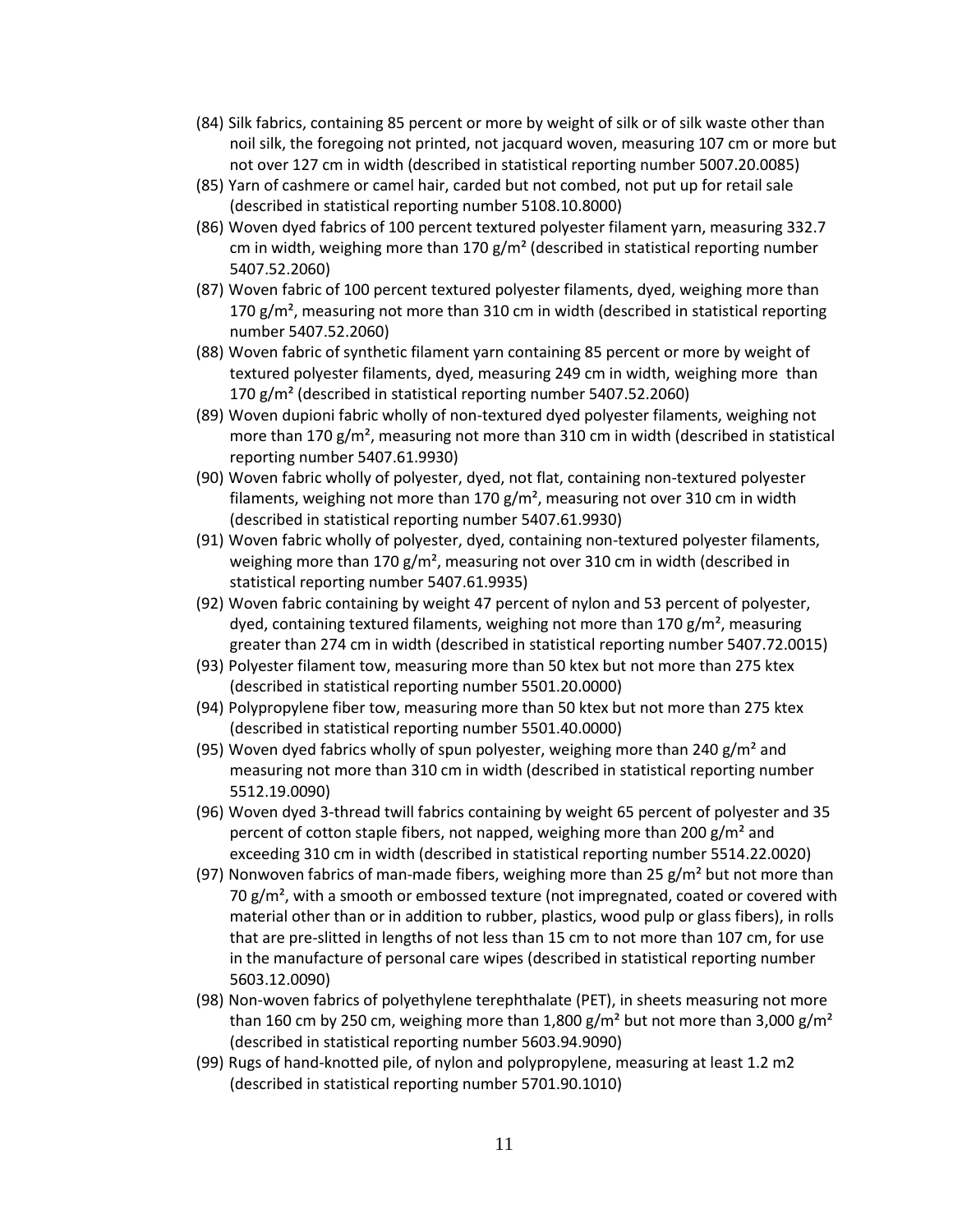- (100) Rugs of 100 percent polyester or polypropylene, with brass grommets and stainless steel springs, each measuring at least 44 cm by 45 cm but not exceeding 56 cm by 59 cm (described in statistical reporting number 5705.00.2030)
- (101) Woven dyed embroidery fabrics containing by weight 55 percent of polyester and 45 percent of nylon, weighing less than 115  $g/m^2$  and measuring 289 cm in width (described in statistical reporting number 5810.92.9080)
- (102) Long pile knit fabrics, of acrylic pile on polyester ground, valued not over \$16 per m2 (described in statistical reporting number 6001.10.2000)
- (103) Knitted or crocheted fabrics of artificial staple fibers derived from bamboo (described in statistical reporting number 6003.40.6000)
- (104) Sandstone known as brown wave, of a kind used in outdoor living spaces, containing one textured side and up to four chiseled edges with a density of 2,750 kg/m3 (described in statistical reporting number 6802.99.0060)
- (105) Sandstone with a flamed finish on one side and a length of 200 mm or more but not over 3,100 mm, a width of 100 mm or more but not over 1,380 mm and a thickness of 30 mm or more but not over 180 mm (described in statistical reporting number 6802.99.0060)
- (106) Grinding beads of yttria-stabilized zirconia (described in statistical reporting number 6909.11.2000)
- (107) Screen protectors of tempered safety glass, transparent, cut, and treated, with adhesive on one side, in rectangular sheets, each weighing at least 6 g but not more than 77 g, each measuring not less than 2.8 cm but not more than 28 cm in height, not less than 1.9 cm but not more than 21 cm in width, and not more than 0.1 cm in thickness (described in statistical reporting number 7007.19.0000)
- (108) Sheets of tempered safety glass, coated with silicone oxide, having a surface area of less than 2.5 m2, designed to be placed over solar cell panels for protection from external damage (described in statistical reporting number 7007.19.0000)
- (109) Rear-view mirrors of convex glass for motor vehicles, each measuring not less than 1.75 mm and not more than 2.4 mm in thickness, not less than 125 mm and not more than 210 mm in length, not less than 97 mm and not more than 180 mm in width, weighing not less than 74 g and not more than 188 g (described in statistical reporting number 7009.10.0000)
- (110) Rear-view mirrors of flat glass for motor vehicles, each measuring not less than 1.75 mm but not more than 2.4 mm in thickness, not less than 163 mm but not more than 210 mm in length, not less than 107 mm but not more than 167 mm in width and weighing not less than 80 g but not more than 188 g (described in statistical reporting number 7009.10.0000)
- (111) Tiles of non-recycled glass on a vinyl mesh backing, in a grid pattern of not less than 304 mm by 304 mm and not exceeding 305 mm by 305 mm, for mosaics or other decorative or construction purposes (described in statistical reporting number 7016.10.0000)
- (112) Windows of stainless steel incorporating tempered glass, each fitted with a rubber gasket that provides a water-tight seal when closed, designed for installation in ships and boats of chapter 89 (described in statistical reporting number 7308.30.1000)
- (113) Vault doors of stamped, welded and powder-coated 12-gauge carbon steel, each measuring 2 m or more in height, 81 cm or more but not more than 92 cm in width and 7.7 cm in thickness, each fitted with nine locking bolts, a slip-clutch handle and a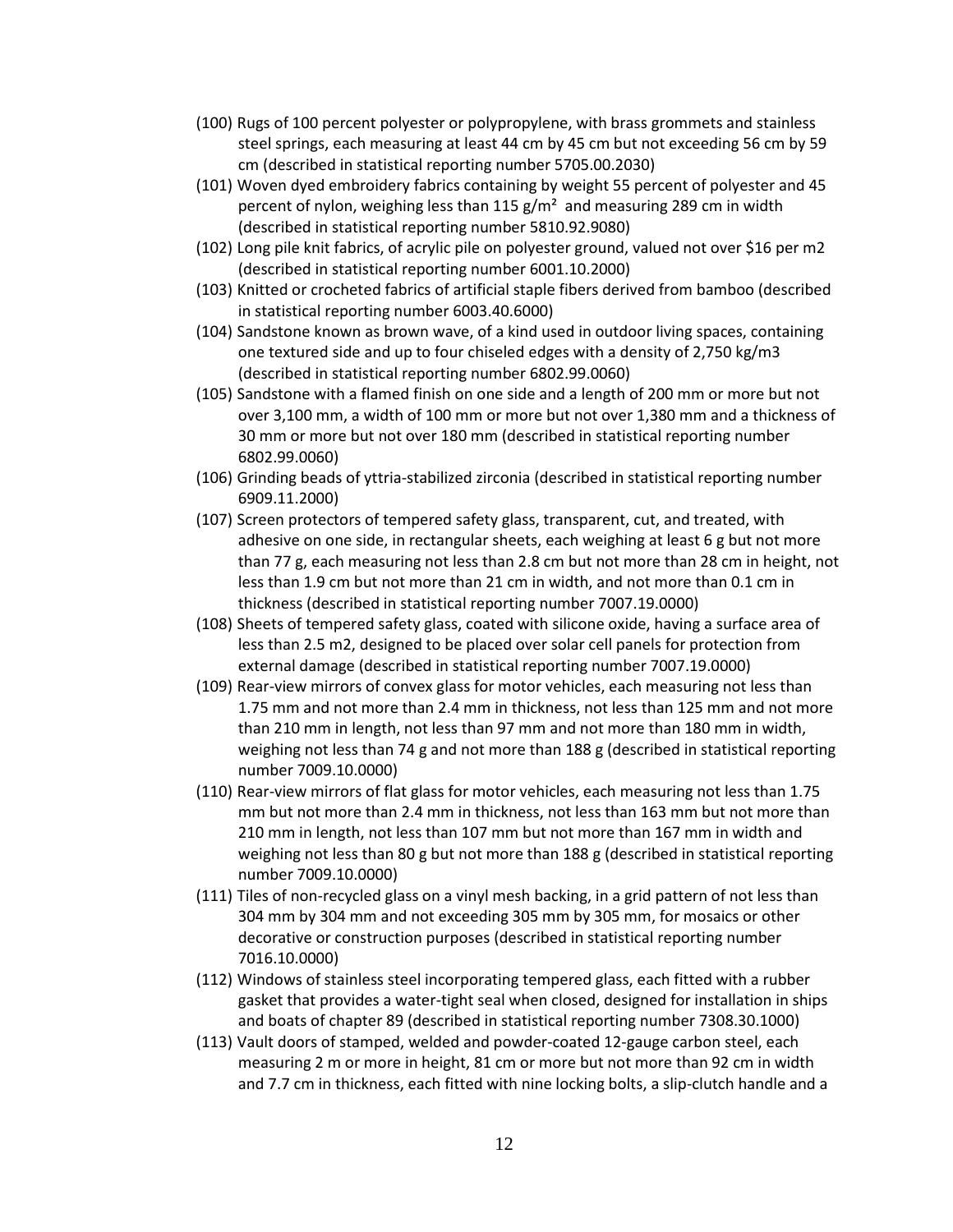programmable electric lock with keypad, with mechanical key override, presented with matching door frame (described in statistical reporting number 7308.30.5050)

- (114) Equipment for scaffolding, comprising powder coated or galvanized welded tubular steel frames, braces, guard rail systems, components and accessories, the foregoing for assembly into frame and brace configurations measuring at least 10 cm but not more than 3.3 m in height and at least 4 cm but not more than 8.8 m in width, weighing not more than 91 kg, with a load capacity not more than 2,750 kg (described in statistical reporting number 7308.40.0000)
- (115) Articulated chains of iron, not over 8 mm in thickness and valued not over \$2 per m (described in statistical reporting number 7315.12.0080)
- (116) Portable outdoor cooker kits, consisting of at least a burner and stand made from steel and/or cast iron, with an adjustable pressure regulator/hose combination for connecting the burner to a source of natural gas or a portable container of liquefied propane (described in statistical reporting number 7321.11.1060)
- (117) Grills composed of steel wire, each measuring 49 cm by 47 cm (19.25 inches by 18.5 inches), weighing 0.36 kg (0.80 lbs.), designed as cooking surface of barbecue grill (described in statistical reporting number 7321.90.6090)
- (118) Awning stabilizer kits, each comprising two zinc-plated steel constructed spiral stakes with two rolls of cord or two pull-tension straps, weighing not more than 2 kg (described in statistical reporting number 7326.90.8688)
- (119) Cable hooks of steel, each weighing not less than 0.2 kg, measuring not less than 9 cm in length, not less than 5 cm in width and not less than 1 cm in height with spring loaded closure gate (described in statistical reporting number 7326.90.8688)
- (120) Tailor welded blanks of hot-formed steel sheets, cut into D-shaped form, each measuring not more than 2 mm by not more than 1.6 mm (described in statistical reporting number 7326.90.8688)
- (121) Nickel hydroxy carbonate (CAS No. 12607-70-4) (described in statistical reporting number 7501.20.0000)
- (122) Mounting boards of aluminum for guitar sound modifying ("effect") devices, each consisting of an aluminum frame with above ground slots for the placement of devices and floor level slots for the on/off foot-operated pedal switches which control the modifying devices (described in statistical reporting number 7616.99.5190)
- (123) Kitchen and table implements of iron or steel, non-electric, including but not limited to peelers, graters and whisks (described in statistical reporting number 8205.51.3030)
- (124) Automotive polishing attachments specially designed for use with a hand-held drill, each attachment including a 9.5 mm steel drive shaft, internal gear assembly, transverse hand brace and rotating disk components (described in statistical reporting number 8207.90.7585)
- (125) Bolt-on tips of carbon alloy steel of a kind used in tub or horizontal grinders (described in statistical reporting number 8207.90.7585)
- (126) Flat panel display mounting adapters of base metal (described in statistical reporting number 8302.50.0000)
- (127) Stamped and formed brackets of steel (described in statistical reporting number 8302.50.0000)
- (128) Gun safes with digital keypads, of base metal, each weighing at least 148 kg but not more than 422 kg, measuring at least 141 cm but not more than 183 cm in height, at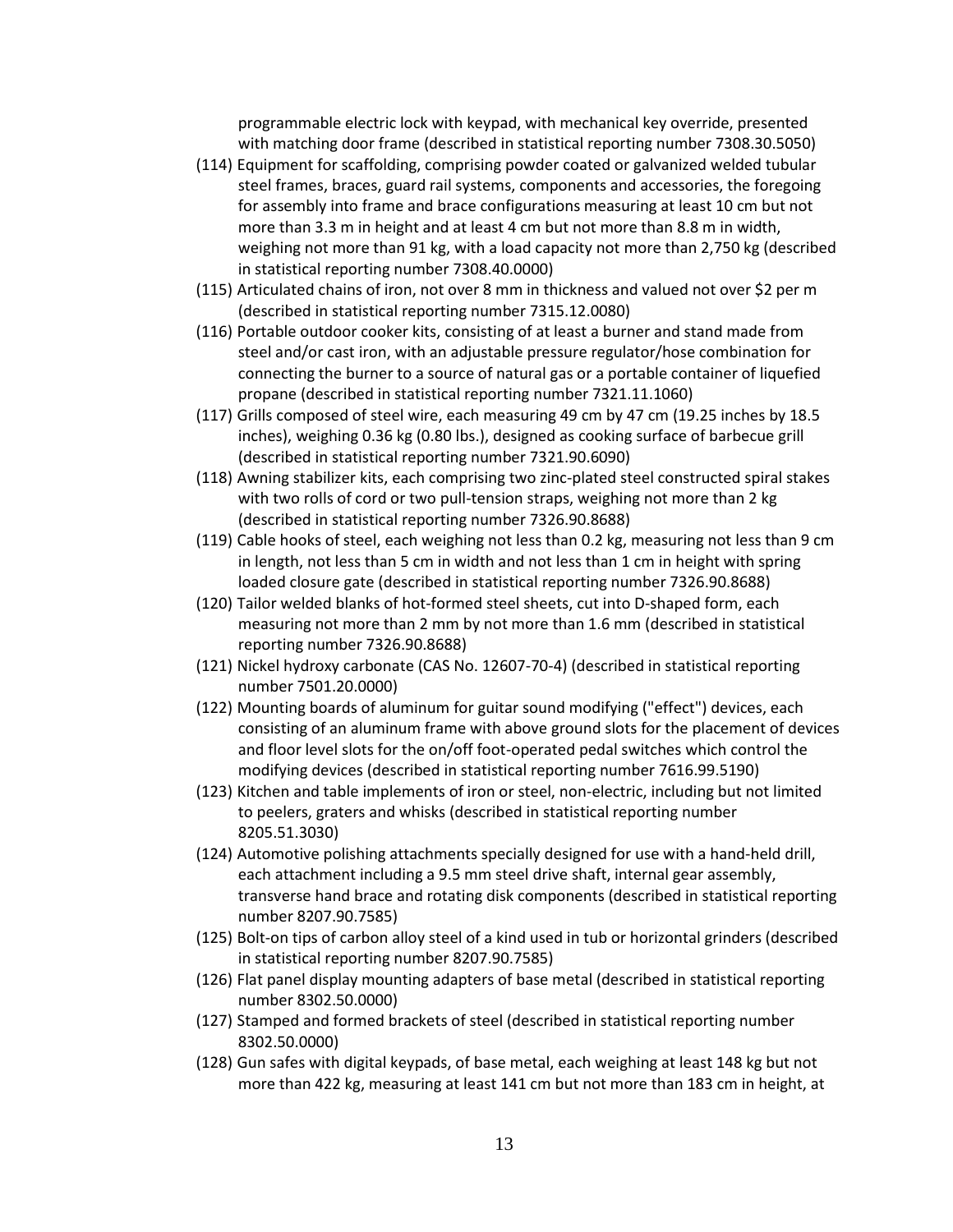least 55 cm but not more than 107 cm in width and at least 40 cm but not more than 71 cm in depth (described in statistical reporting number 8303.00.0000)

- (129) Parts suitable for use solely or principally with spark-ignition internal combustion piston engines of heading 8407 for marine propulsion (other than cast-iron parts, not advanced beyond cleaning, and machined only for the removal of fins, gates, sprues and risers or to permit location in finishing machinery or connecting rods) (described in statistical reporting number 8409.91.9290)
- (130) Hydraulic valve lifters of steel with rollers, suitable for use solely or principally with spark-ignition internal combustion piston engines (other than for aircraft engines, marine propulsion engines or for vehicles of subheading 8701.20, or headings 8702, 8703 or 8704), each measuring 5 cm or more but not over 13 cm in length and 2.5 cm or more but not over 3.9 cm in diameter and weighing 135 g or more but not over 410 g (described in statistical reporting number 8409.91.9990)
- (131) Parts suitable for use solely or principally with spark-ignition internal combustion piston engines of heading 8407 (other than for aircraft engines, cast-iron parts, not advanced beyond cleaning, and machined only for the removal of fins, gates, sprues and risers or to permit location in finishing machinery, for vehicles of subheading 8701.20 or heading 8702, 8703 or 8704, for marine propulsion engines or connecting rods) (described in statistical reporting number 8409.91.9990)
- (132) Solid valve lifters of steel, suitable for use solely or principally with spark-ignition internal combustion piston engines (other than for aircraft engines, marine propulsion engines or for vehicles of subheading 8701.20, or headings 8702, 8703 or 8704), each measuring 19 mm or more but not over 114 mm in length and 6 mm or more but not over 26 mm in diameter and weighing 20 g or more but not over 250 g (described in statistical reporting number 8409.91.9990)
- (133) Wind turbine hubs (described in statistical reporting number 8412.90.9081)
- (134) Hand pumps (other than for fuel or lubricants, not fitted or designed to be fitted with a metering device), each used to dispense a metered quantity of liquid soap or sanitizer (described in statistical reporting number 8413.20.0000)
- (135) Hand pumps for liquids (other than those of subheading 8413.11 or 8413.19) of acrylonitrile butadiene styrene (ABS) plastics (described in statistical reporting number 8413.20.0000)
- (136) Lubricating pumps for internal combustion piston engines (described in statistical reporting number 8413.30.9060)
- (137) Cooling medium pumps for internal combustion piston engines of the motor vehicles of headings 8703 or 8704 (described in statistical reporting number 8413.30.9090)
- (138) Vacuum pumps, each composed of a cast aluminum body and an unalloyed steel cover, measuring not more than 85 mm in length, not more than 75 mm in width and not more than 96 mm in height, with a pump volume not more than 200 cc, for use in automotive braking systems (described in statistical reporting number 8414.10.0000)
- (139) Hand- or foot-operated air pumps, each weighing 400 g or more but not over 3 kg, with a maximum pressure of 1.52 MPa, imported with adapters for valves for tires and inner tubes (described in statistical reporting number 8414.20.0000)
- (140) DC blowers for use in motor vehicle climate control systems, each measuring no less than 323 mm by 122 mm by 102 mm and no more than 357 mm by 214 mm by 167 mm (described in statistical reporting number 8414.59.6540)
- (141) DC centrifugal radial blowers, each measuring not less than 345 mm by 122 mm by 102 mm and not more than 355 mm by 173 mm by 145 mm, of an output of 100 W to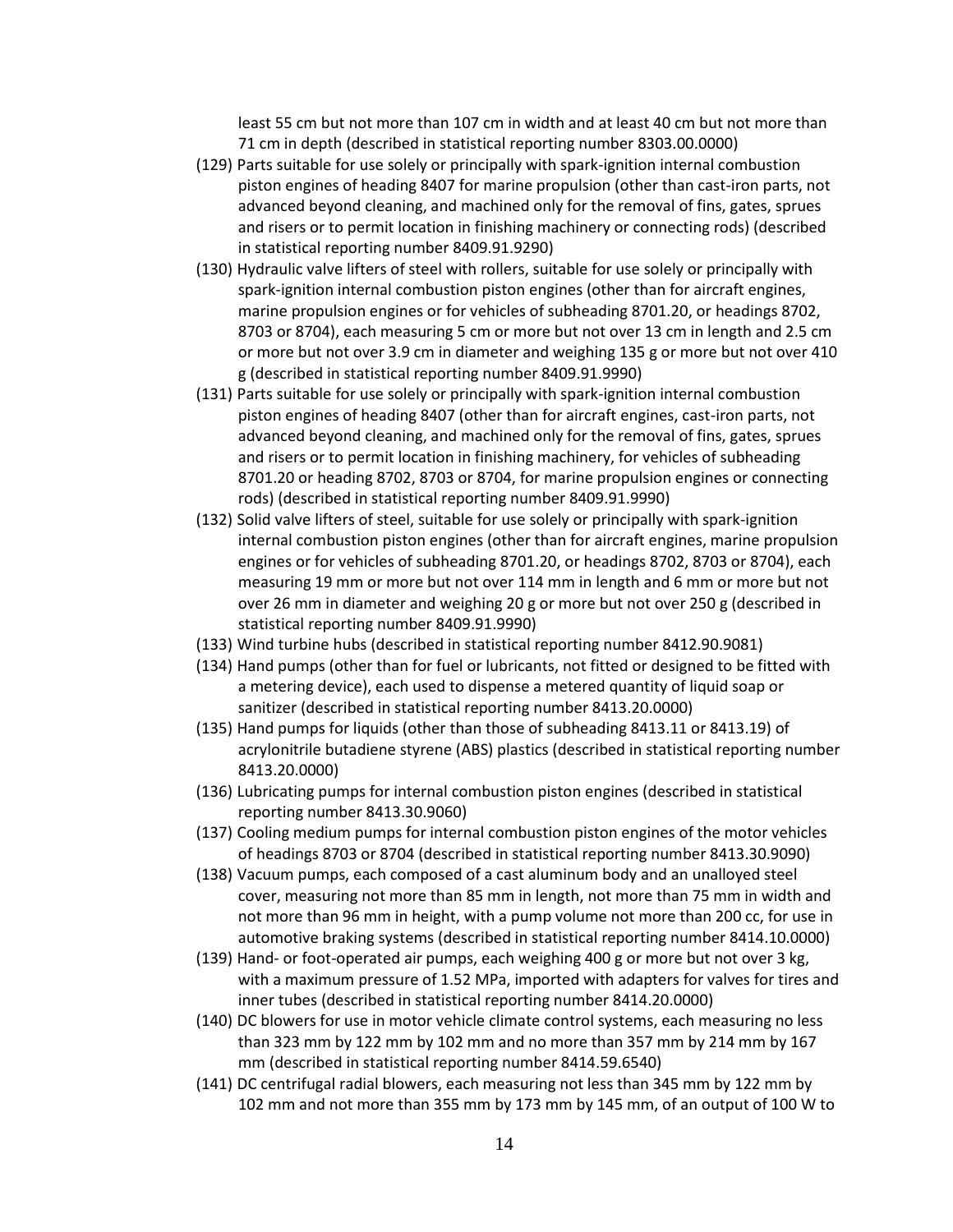285 W, and weighing at least 1.80 kg but no more than 2.72 kg (described in statistical reporting number 8414.59.6560)

- (142) Portable air compressors, each delivering under 0.57 cubic meters per minute (described in statistical reporting number 8414.80.1685)
- (143) Parts of fans, consisting of column assemblies comprising telescoping steel tubes, each with a mechanism to lock the assembly at a desired length, and front grills of steel, the foregoing for use in the manufacture of household pedestal fans (described in statistical reporting number 8414.90.1040)
- (144) Electric display cases incorporating refrigerating equipment designed for commercial use, each with a glass front to display the food or drink being stored (described in statistical reporting number 8418.50.0080)
- (145) Upright coolers incorporating refrigerating equipment, each measuring not more than 77 cm in width, not more than 78 cm in depth and not more than 200 cm in height, weighing not more than 127 kg, with one swing-type transparent glass door (described in statistical reporting number 8418.50.0080)
- (146) Retail computing scales, digital with tactile keypad or VGA display, with a maximum weighing capacity of not less than 10 kg but not more than 15.5 kg, measuring not less than 15 cm in width by 20 cm depth but not more than 41 cm in width by 32 cm in depth (described in statistical reporting number 8423.81.0030)
- (147) Compact portable shipping scales, of stainless steel, with a maximum weighing capacity of not more than 16 kg, with a digital display, weight below hook, and handles, measuring not less than 19 cm in width, not less than 21 cm in depth, not less than 3 cm in height but not more than 52 cm in width, not more than 41 cm in depth, not more than 13 cm in height (described in statistical reporting number 8423.81.0040)
- (148) Ratcheting chain, rope or cable hoists, other than skip hoists or hoists of a kind used for raising motor vehicles, such hoists not powered by an electric motor (described in statistical reporting number 8425.19.0000)
- (149) Winches powered by an electric motor, each with a pulling capacity of 4,300 kg or more but not exceeding 7,940 kg (described in statistical reporting number 8425.31.0100)
- (150) Screw jacks and scissor jacks, each comprising a base, two lift arms and adjustable wheel pads, weighing at least 22 kg but not more than 42 kg, with a weight limit of not more than 342 kg (described in statistical reporting number 8425.49.0000)
- (151) Portal cranes, each with a jib or operating arm to extend horizontally from the crane and run on rails, with the crane sitting on a pedestal, each crane with lifting capacity of at least 200 t (described in statistical reporting number 8426.30.0000)
- (152) Sewing machines, not of the household type, not specially designed to join footwear soles to uppers; each such machine weighing 45 kg or more but not over 140 kg, suitable for sewing leather (described in statistical reporting number 8452.29.9000)
- (153) Lottery ticket vending terminals, each terminal including a touchscreen monitor, barcode scanner, Wi-fi/Ethernet/Bluetooth connectivities, six USB ports, two LAN ports and two serial ports (described in statistical reporting number 8470.90.0190)
- (154) Mouse input devices for automatic data processing (ADP) machines, each valued over \$70 (described in statistical reporting number 8471.60.9050)
- (155) Trackpad input units for automatic data processing (ADP) machines, each valued over \$100 (described in statistical reporting number 8471.60.9050)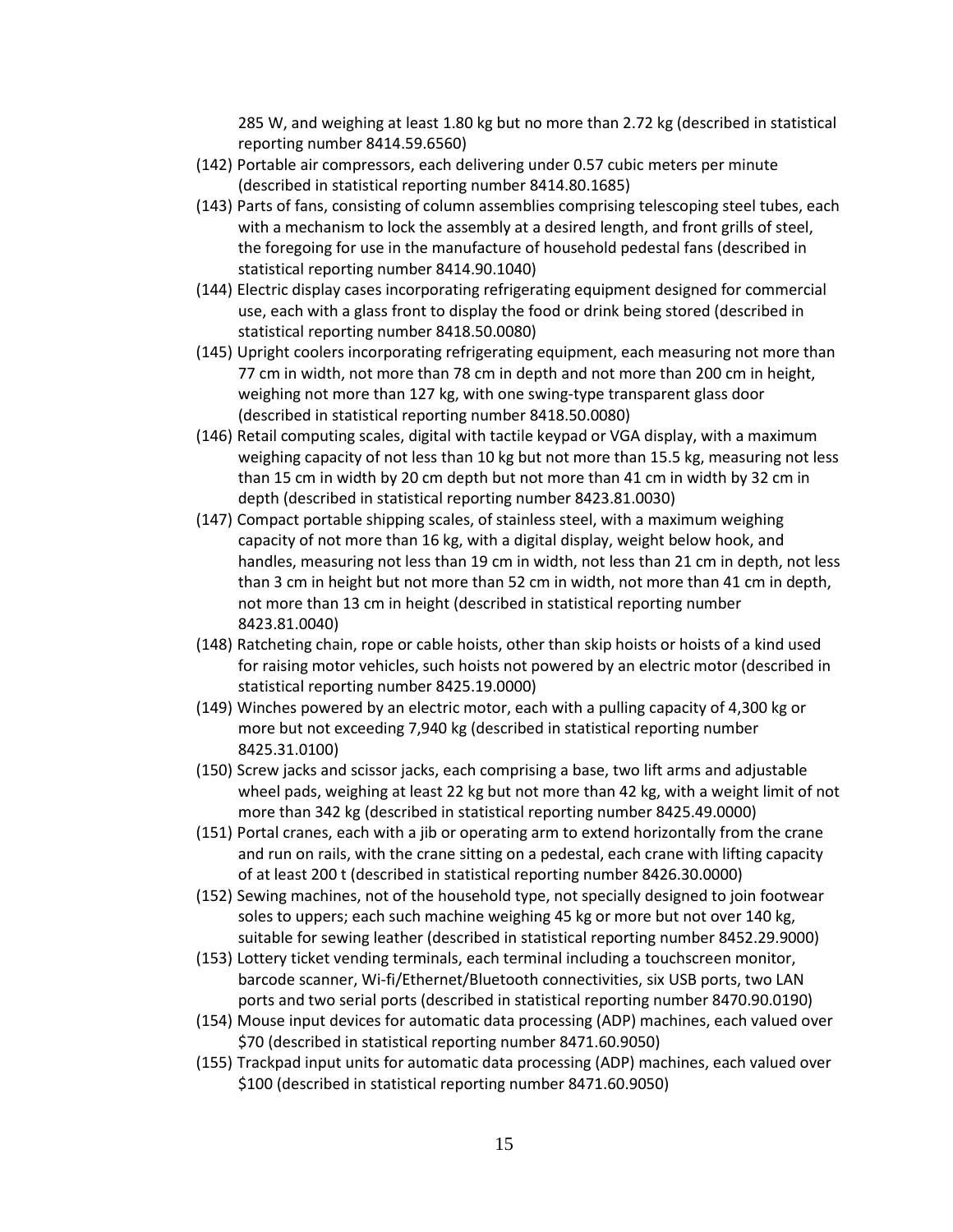- (156) Printed circuit assemblies for rendering images onto computer screens ("graphics processing modules") (described in statistical reporting number 8473.30.1180)
- (157) Printed circuit assemblies to enhance the graphics performance of automatic data processing (ADP) machines ("accelerator modules") (described in statistical reporting number 8473.30.1180)
- (158) Printed circuit assemblies, constituting unfinished logic boards (described in statistical reporting number 8473.30.1180)
- (159) Parts and accessories of machines of heading 8471 not incorporating goods of headings 8541 or 8542 (described in statistical reporting number 8473.30.5100)
- (160) Ratchet tie down straps, each consisting of straps of textiles measuring not less than 25 mm and not more than 105 mm in width and not more than 12.5 m in length, steel hooks at opposite ends of the straps and a gear and pawl mechanism for adjusting the length of the whole (described in statistical reporting number 8479.89.9499)
- (161) Hand-operated valves of acrylonitrile butadiene styrene (ABS) plastic, each a hand operated, quarter-turn ball valve, threaded at one end to receive male end of U.S. garden hose (described in statistical reporting number 8481.80.5090)
- (162) Hand-operated valves of plastics, each comprising a bottle lid, drinking spout and flavor dispensing valve (described in statistical reporting number 8481.80.5090)
- (163) Parts of spark-ignition internal combustion piston engines or rotary engines, consisting of transmission shafts (including camshafts and crankshafts) and cranks, the foregoing of machined cast iron or other ferrous metals, other than for engines of vehicles of chapter 87 (described in statistical reporting number 8483.10.1050)
- (164) Electric gear motors, single-phase AC, 4-pole permanent split capacitor type, of an output of 38 W or more but not exceeding 74.5 W, each enclosed in a housing of plastics measuring 12 cm or more but not more than 17 cm in length, which pivots at the end of a support of plastics, the other end of which houses on-off-oscillate and speed controls (described in statistical reporting number 8501.40.2020)
- (165) Electric gear motors, single-phase AC, 4-pole permanent split capacitor type, of an output of 38 W or more but not exceeding 74.5 W, each enclosed in a housing of plastics measuring 13 cm or more but not more than 16 cm in length, which pivots at the end of a support of plastics, the other end of which houses on-off and speed controls (described in statistical reporting number 8501.40.2020)
- (166) Electric gear motors, single-phase AC, 4-pole permanent split capacitor type, of an output of 38 W or more but not exceeding 74.5 W, each enclosed in a housing of plastics with on-off and speed controls (described in statistical reporting number 8501.40.2020)
- (167) Electric motors other than gear motors, single-phase AC, 4-pole permanent split capacitor type, of an output of 60 W or more but not exceeding 74.5 W, each with a rotary switch attached by insulated conductors, enclosed in a housing of base metals (described in statistical reporting number 8501.40.2040)
- (168) Single phase AC electric motors (other than gear motors), of an output of 56 W or more but not exceeding 69 W, each measuring no more than 9 cm in length and no more than 11.5 cm in diameter, weighing no more than 2 kg, in a housing of base metals, with a switch (described in statistical reporting number 8501.40.2040)
- (169) Electric gear motors, single phase AC, of an output of 74.6 W or more but not exceeding 228 W, each with a spring, a coupling, and a locking connector, the assembly measuring not more than 30 cm in length, not more than 11 cm in width,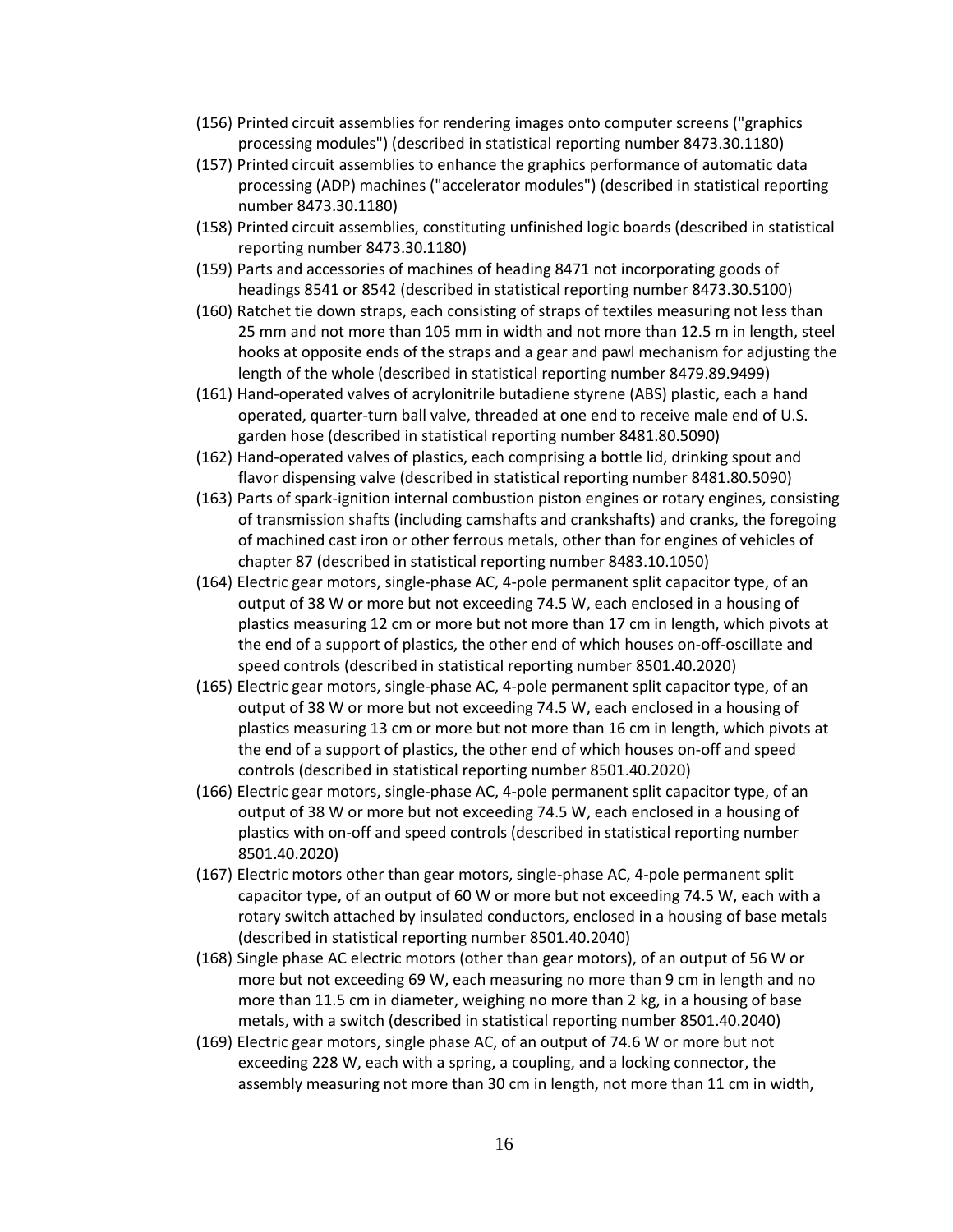not more than 16 cm in height (described in statistical reporting number 8501.40.4020)

- (170) Electric gear motors, single-phase AC, 4-pole permanent split capacitor type, of an output of 75 W or more but not exceeding 95 W, enclosed in a housing of plastics which pivots at the end of a support of plastics, the other end of which houses on-offoscillate and speed controls (described in statistical reporting number 8501.40.4020)
- (171) AC motors, single phase, each of an output exceeding 74.6 W but not exceeding 335 W, measuring not more than 13 cm in diameter and not more than 13 cm in height and with a shaft measuring not more than 39 cm in length (described in statistical reporting number 8501.40.4040)
- (172) Electric motors other than gear motors, single-phase AC, 4-pole permanent split capacitor type, of an output of 75 W or more but not exceeding 110 W, each with a switch attached by insulated conductors, enclosed in a round housing of base metals with outside diameter measuring 85 mm or more but not exceeding 95 mm (described in statistical reporting number 8501.40.4040)
- (173) Single-phase AC electric motors incorporating permanent split capacitors, each of an output range of 367 W or more but not exceeding 565 W, operating at not less than 115 V of alternating current (VAC) but not more than 230 VAC, capable of operating while submerged in water, each weighing at least 7 kg but not more than 11 kg, measuring not more than 10 cm in diameter and at least 22 cm but not exceeding 34 cm in length (described in statistical reporting number 8501.40.4040)
- (174) Single-phase AC electric motors, other than gear motors, whether or not incorporating permanent split capacitors, each of an output range of 746 W or more but not exceeding 1.13 kW, operating at not less than 115 V of alternating current (VAC) but not more than 250 VAC, capable of operating while submerged in water, each weighing at least 9 kg but not more than 12.5 kg, measuring not more than 10 cm in diameter and at least 25 cm but not exceeding 36 cm in length (described in statistical reporting number 8501.40.6040)
- (175) Power supplies suitable for physical incorporation into automatic data processing (ADP) machines or units thereof of heading 8471, each with a power output exceeding 500 W, measuring 148mm in length, 43 mm in width and 335 mm in height (described in statistical reporting number 8504.40.6018)
- (176) Power supplies for cable networks, that convert 120 V/60 Hz AC input to either 63 V AC or 87 V AC output, each measuring not more than 200 mm by 425 mm by 270 mm and weighing not more than 27.5 kg, containing printed circuit board assemblies, a transformer, and an oil filled capacitor (described in statistical reporting number 8504.40.8500)
- (177) Static converters designed for wireless (inductive) charging of telecommunication apparatus (described in statistical reporting number 8504.40.8500)
- (178) Static converters of a kind used to charge telecommunication apparatus in cars or homes, valued not over \$2 each (described in statistical reporting number 8504.40.8500)
- (179) Power adapters for a weather sensor or weather station display (described in statistical reporting number 8504.40.9580)
- (180) Inductors, each with inductance of 22 microhenrys ( $\mu$ H), a tolerance of no greater than 20 percent, with a DC resistance of 198 milliohms (mΩ) and a DC current of 1.9 A (described in statistical reporting number 8504.50.8000)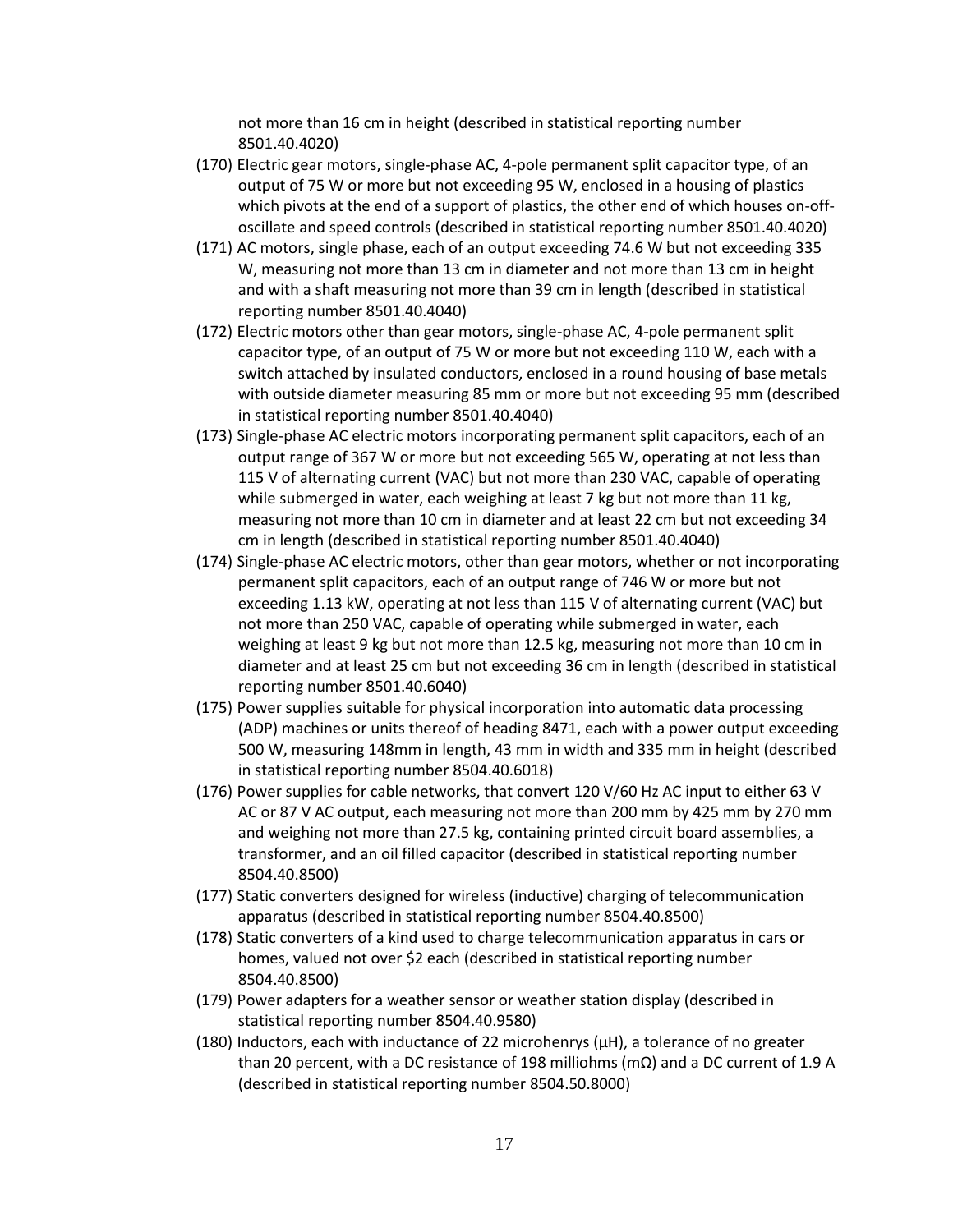- $(181)$  Inductors, each with inductance of 220 microhenrys  $(\mu H)$ , a tolerance of no greater than 20 percent, with a DC resistance of 550 milliohms (m $\Omega$ ) and a DC current of 510 milliamps (mA) (described in statistical reporting number 8504.50.8000)
- $(182)$  Inductors, each with inductance of 470 microhenrys  $(\mu H)$ , a tolerance of no greater than 20 percent, with a DC resistance of 700 milliohms (mΩ) and a DC current of 540 milliamps (mA) (described in statistical reporting number 8504.50.8000)
- (183) Robotic vacuum cleaners designed for residential use, each with a self-contained electric motor of a power not exceeding 50 W and dust bag/receptacle capacity not exceeding 1 L, whether or not shipped with accessories (described in statistical reporting number 8508.11.0000)
- (184) Vacuum cleaners, bagless, upright, each with self-contained electric motor of a power not exceeding 1,500 W and having a dust receptacle capacity not exceeding 1 liter (described in statistical reporting number 8508.11.0000)
- (185) Starter motors for internal combustion gasoline engines designed for use in the lawn, automotive, watercraft, motorcycle, industrial and garden industries (described in statistical reporting number 8511.40.0000)
- (186) Projectors ("trumpets") of plastics for air horns (described in statistical reporting number 8512.90.2000)
- (187) Fan-forced portable electric heaters, each with a ceramic heating element (described in statistical reporting number 8516.29.0030)
- (188) Fan-forced, portable electric space heaters, each having a power consumption of not more than 1.5 kW and weighing more than 1.5 kg but not more than 17 kg, whether or not incorporating a humidifier or air filter (described in statistical reporting number 8516.29.0030)
- (189) Electric fireplace inserts and free-standing electric fireplace heaters, rated at 5,000 British thermal units (BTUs) (described in statistical reporting number 8516.29.0090)
- (190) Electric fireplaces, weighing not more than 55 kg (described in statistical reporting number 8516.29.0090)
- (191) Portable countertop air fryers of a kind used for domestic purposes (described in statistical reporting number 8516.60.4070)
- (192) Tubular electric heating resistors (described in statistical reporting number 8516.80.8000)
- (193) Closed-loop, digital, video security systems, each consisting of one 4-, 8- or 16-channel digital video recorder (DVR) that connects via cables to at least 2 but no more than 16 color television cameras in housings of plastics, cables and power adapters, put up for retail sale (described in statistical reporting number 8525.80.3010)
- (194) Color video cameras for use with microscopes, each camera with C-mount lens mount, weighing not more than 87 g, measuring not more than 109 mm in length and 31 mm in diameter, presented with a cable measuring not more than 1.5 m in length (described in statistical reporting number 8525.80.3010)
- (195) Digital color video cameras for use with microscopes, each camera with 10 megapixel resolution, weighing not more than 175 g, measuring 63 mm by 37 mm in length, presented with USB cable, reduction lens, eyepiece adapters, software CD and calibration slide (described in statistical reporting number 8525.80.3010)
- (196) Digital color video cameras for use with microscopes, each camera with autofocus, Cmount lens mount, 1080p resolution, weighing not more than 450 g, measuring not more than 67 mm by 67 mm by 81 mm, presented with AC power adapter and power cable (described in statistical reporting number 8525.80.3010)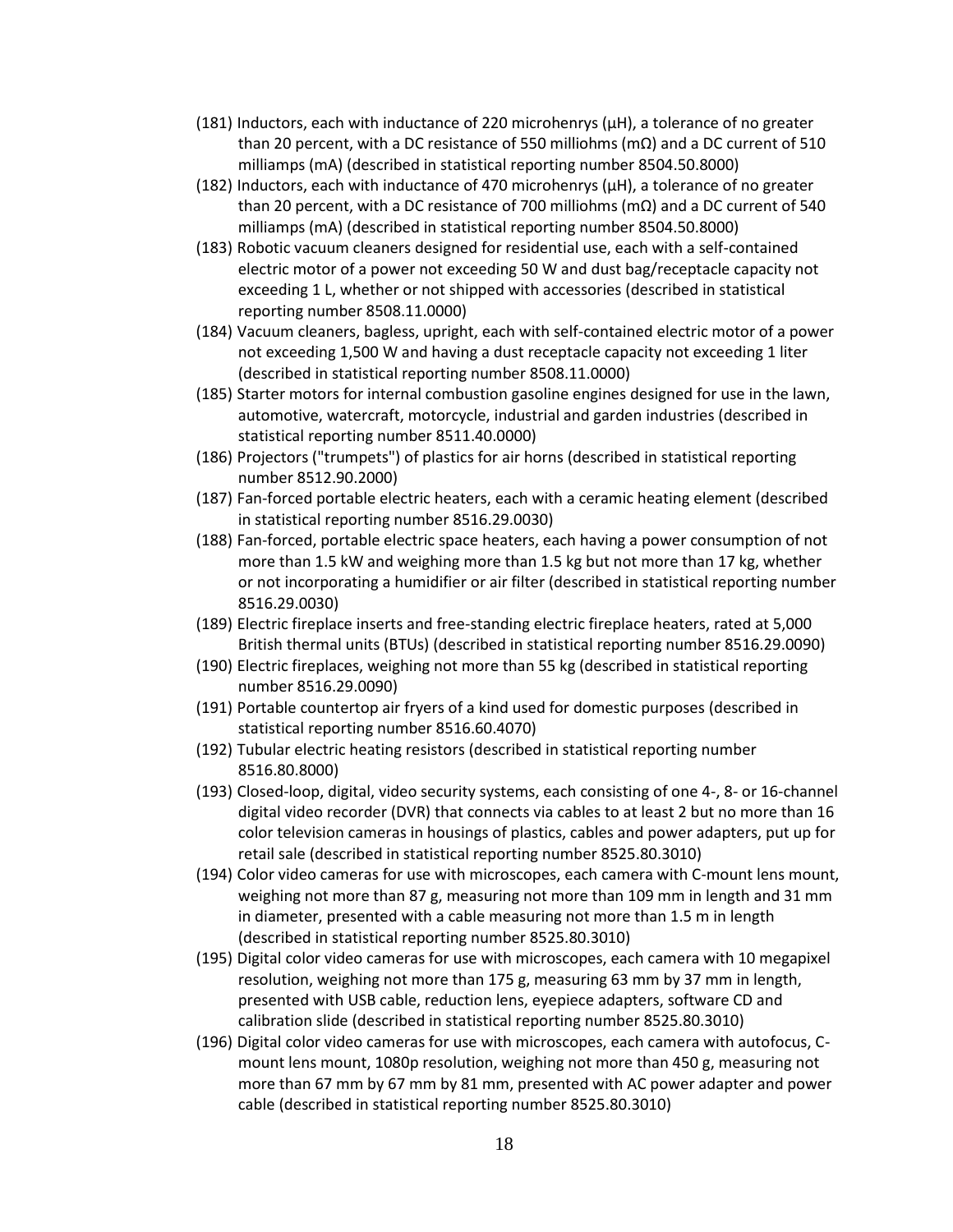- (197) Indicator panels incorporating LEDs, designed for use in medical infusion equipment (described in statistical reporting number 8531.20.0040)
- (198) Printed circuit boards, each with a base wholly of plastics impregnated glass, not flexible, with 4 layers of copper (described in statistical reporting number 8534.00.0020)
- (199) Printed circuit boards, with a base of glass reinforced epoxy laminate material that is compliant with NEMA grade FR-4 fire resistance, not flexible, with 10 layers, designed for use in a flow meter, and measuring not more than 6.35 cm by 6.35 cm by 0.1575 cm (described in statistical reporting number 8534.00.0020)
- (200) Printed circuit boards, each with a base wholly of plastics impregnated glass, not flexible, with 2 layers of copper (described in statistical reporting number 8534.00.0040)
- (201) Floor-mounted receptacles conforming to types 1-15R, 5-15R or 5-20R of the National Electrical Manufacturers Association (NEMA) (described in statistical reporting number 8536.69.8000)
- (202) Gas ignition safety controls, measuring 3.8 to 5.3 cm in height, 6.4 to 10.1 cm in width and 13.2 to 13.9 cm in depth; weighing 160 g to 380 g each; and valued not over \$26 each; of a kind used in patio heaters, agricultural heaters or clothes dryers (described in statistical reporting number 8537.10.9170)
- (203) Printed circuit board assemblies specially designed to control medical infusion pumps (described in statistical reporting number 8537.10.9170)
- (204) Digital sound processing apparatus capable of connecting to a wired or wireless network for the mixing of sound, each capable of mixing 16, 24, 32 or 64 channel, each measuring not more than 17 cm in height, not more than 60 cm in depth, and not more than 83 cm in width (described in statistical reporting number 8543.70.9100)
- (205) Insulated electric conductors for a voltage not exceeding 1,000 V, fitted with connectors of a kind used for telecommunications, each valued over \$0.35 but not over \$2 (described in statistical reporting number 8544.42.2000)
- (206) Extension cords of copper wire with polyvinyl chloride (PVC) sheaths, for a voltage not exceeding 1,000 V, each measuring at least 9 m but not longer than 16 m in length, with National Electrical Manufacturers Association (NEMA) type 5-15P plug on one end and NEMA type 5-15R receptacle on the other (described in statistical reporting number 8544.42.9010)
- (207) Extension cords of copper wire with polyvinyl chloride (PVC) sheaths, for a voltage not exceeding 1,000 V, each measuring at least 4 m but not longer than 16 m in length, with National Electrical Manufacturers Association (NEMA) type TT-30P plug on one end and NEMA type TT-30R receptacle on the other or NEMA type 14-50P plug on one end and NEMA type 14-50R receptacle on the other, with handles on each end in the shape of loops (described in statistical reporting number 8544.42.9090)
- (208) Insulated conductors, not of a kind used for telecommunications, for a voltage not exceeding 1,000 V, each with polyvinyl chloride (PVC) covers and connectors at each end in bundles of 3, 5 or 6 for use in connecting patients to monitoring devices (described in statistical reporting number 8544.42.9090)
- (209) Junction box assemblies, of a kind used in solar panels, incorporating three bypass diodes and two insulated cables fitted with connectors, for a voltage not more than 1,000 V (described in statistical reporting number 8544.42.9090)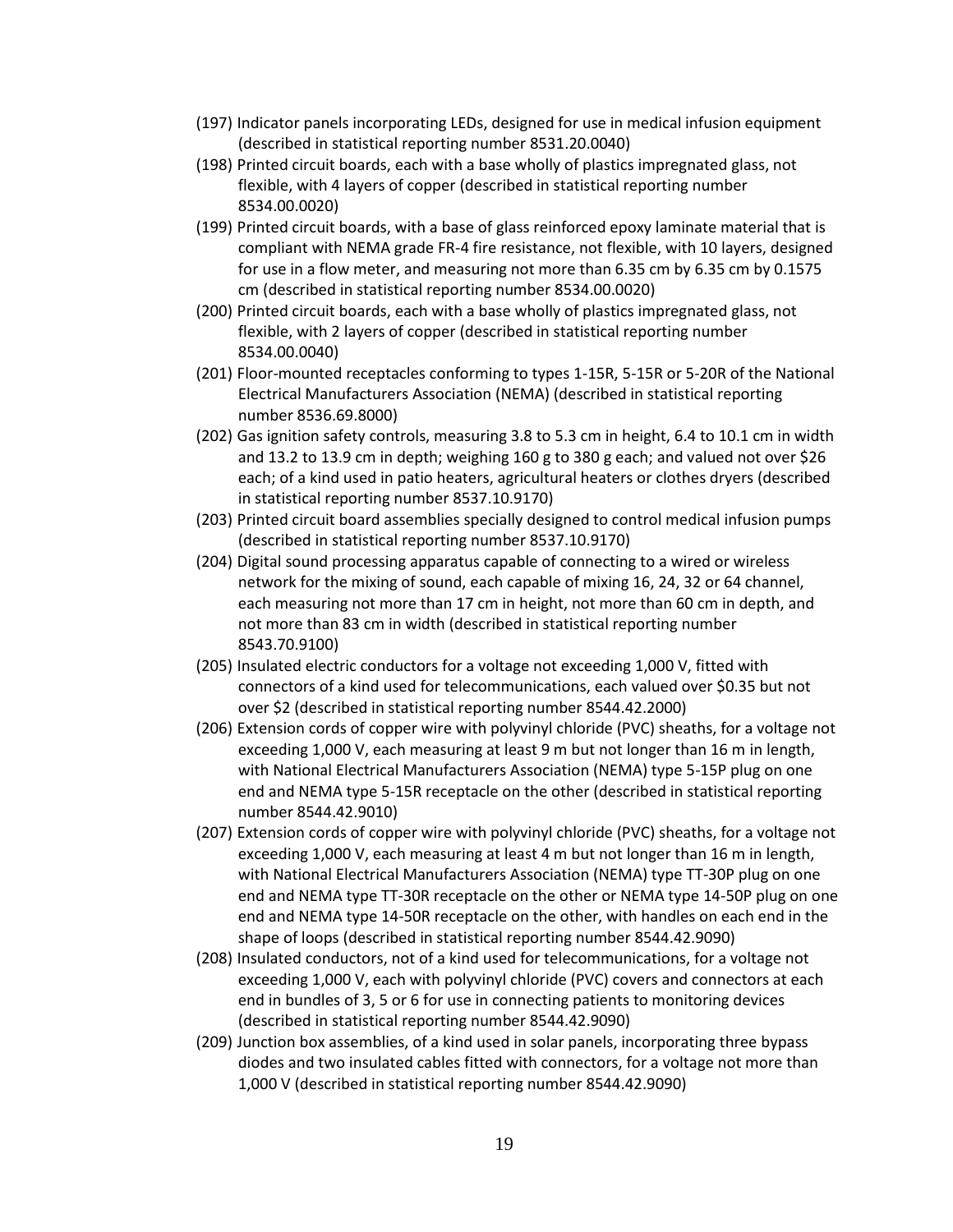- (210) Ceramic electrical insulators of alumina for gas ignition electrode assemblies, each measuring at least 6.6 cm but not more than 11.5 cm in length and not more than 0.95 cm in diameter, weighing not more than 25 g (described in statistical reporting number 8546.20.0090)
- (211) Electrical insulators ("wire nuts") of plastics and steel (described in statistical reporting number 8546.90.0000)
- (212) Devices for mounting phones on motor vehicle interiors without a Universal Serial Bus (USB) charging port (described in statistical reporting number 8708.29.5060)
- (213) Tire carrier attachments, roof racks, fender liners, side protective attachments, the foregoing of steel (described in statistical reporting number 8708.29.5060)
- (214) Guide pins and guide bolts designed for use in brakes and servo-brakes of subheading 8708.30 (described in statistical reporting number 8708.30.5090)
- (215) Flange forgings of Society of Automotive Engineers ("SAE") 1035 carbon steel (described in statistical reporting number 8708.40.7570)
- (216) Hub forgings of Society of Automotive Engineers ("SAE") 1035 carbon steel (described in statistical reporting number 8708.40.7570)
- (217) Park gear blanks of Society of Automotive Engineers ("SAE") 1520 carbon steel (described in statistical reporting number 8708.40.7570)
- (218) Stator shafts of Stahlwerk Annahutte ZF34C grade carbon steel (described in statistical reporting number 8708.40.7570)
- (219) Front output shafts of Society of Automotive Engineers ("SAE") 1045 carbon steel suitable for use in automatic transmission systems for passenger motor vehicles (described in statistical reporting number 8708.99.6890)
- (220) Hitches receivers of steel, not suitable for towing applications, each receiver to be clamped onto the rear bumper of a recreational vehicle, such bumpers being square in section and measuring not more than 102 mm on a side (described in statistical reporting number 8708.99.8180)
- (221) Bicycles, not motorized, each having aluminum- or magnesium- alloy wheels both measuring more than 69 cm but not more than 71 cm in diameter, tires of crosssectional diameter of 3.5 cm, aluminum frame, a polyurethane/carbon fiber cord drive belt, 3-, 7- or 12-speed rear hub and twist shifter (described in statistical reporting number 8712.00.2500)
- (222) Single-speed bicycles having both wheels exceeding 63.5 cm in diameter, weighing less than 16.3 kg without accessories and not designed for use with tires having a cross-sectional diameter exceeding 4.13 cm (described in statistical reporting number 8712.00.2500)
- (223) Bicycles, not motorized, having both wheels exceeding 63.5 cm in diameter, each having no more than three speeds and a coaster brake (described in statistical reporting number 8712.00.3500)
- (224) Bicycles, including mountain-type, with drop bar, tubeless, folding (described in statistical reporting number 8712.00.4800)
- (225) Bicycle frames, of carbon fiber, valued not over \$600 each (described in statistical reporting number 8714.91.3000)
- (226) Bicycle saddles, each having a cover of plastics, man-made textile fabrics or a combination of the two (described in statistical reporting number 8714.95.0000)
- (227) Wheeled trailers suitable for towing behind an adult bicycle, each comprising a frame of aluminum with a hitch mechanism, weighing not more than 17.5 kg, with a capacity of not more than 46 kg, with those trailers designated for carrying children meeting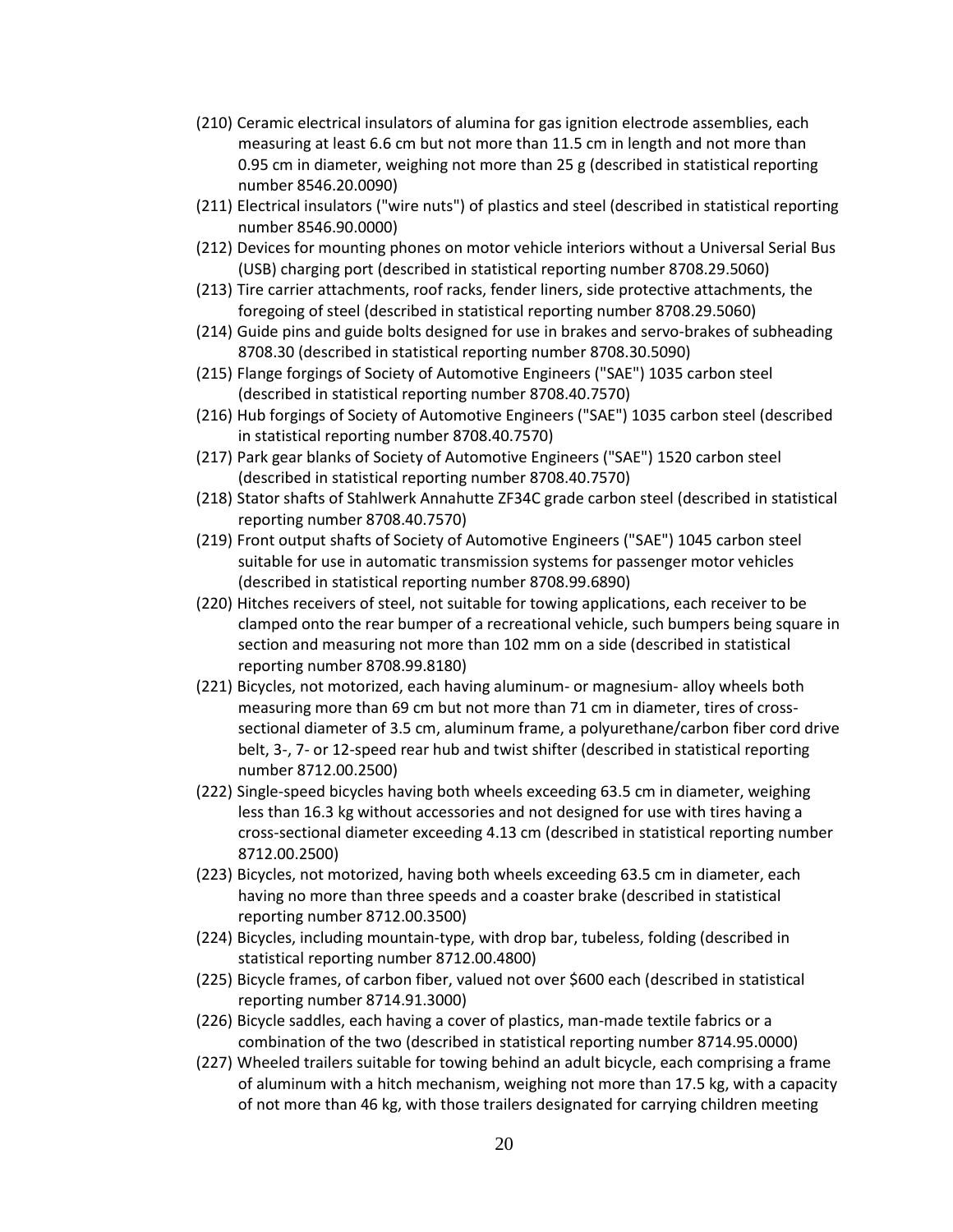ASTM International standard F1975 (described in statistical reporting number 8716.40.0000)

- (228) Casters, with diameter (including, where appropriate, tires) of 20 cm or more but not over 23 cm (described in statistical reporting number 8716.90.3000)
- (229) Truck trailer skirt brackets, other than parts of general use of Section XV (described in statistical reporting number 8716.90.5060)
- (230) Clear rectangular filter cover lenses, unmounted, of allyl diglycol carbonate for arc welding helmets, each measuring 50 mm by 110 mm or measuring 115 mm by 135 mm (described in statistical reporting number 9001.90.9000)
- (231) Compound binocular optical microscopes (other than stereoscopic microscopes and microscopes for photomicrography, cinemicrography or microprojection), each with magnification of 40X or more but not exceeding 1,000X, weighing not more than 3 kg (described in statistical reporting number 9011.80.0000)
- (232) Compound optical microscopes (other than stereoscopic microscopes and microscopes for photomicrography, cinemicrography or microprojection), each with magnification of 40X or more but not exceeding 400X, weighing not more than 15 kg (described in statistical reporting number 9011.80.0000)
- (233) Parts and accessories of meteorological instruments and appliances, each consisting of a wind vane made of plastics and base metal weighing no more than 25 g (described in statistical reporting number 9015.90.0190)
- (234) Parts and accessories of meteorological instruments and appliances, each consisting of an assembly comprising 3 rotating wind cups, bearings, an internal aspirating fan and one or more solar panels (described in statistical reporting number 9015.90.0190)
- (235) Parts and accessories of meteorological instruments and appliances, each consisting of an assembly made of plastic and metal comprising 3 wind cups weighing no more than 35 g (described in statistical reporting number 9015.90.0190)
- (236) Flexible probes, each measuring at least 1 m but not more than 2 m in length, with a thermistor heat sensor in the tip which transmits heat data directly to a temperature monitor (described in statistical reporting number 9025.90.0600)
- (237) Metal casings for, and metal parts of, thermometers of subheading 9025.11.40 designed for use in heating, ventilation and air conditioning ("HVAC") equipment (described in statistical reporting number 9025.90.0600)
- (238) Hand-held card counters, each consisting of a plastic case containing a circuit board, rechargeable battery and controls, weighing less than 1 kg (described in statistical reporting number 9029.10.8000)
- (239) 60-minute mechanical count-down kitchen timers (described in statistical reporting number 9106.90.8500)
- (240) Upholstered seats with wooden frames other than chairs, not of cane, osier, bamboo or similar materials, each measuring at least 144 cm but no more than 214 cm in width, at least 81 cm but no more than 89 cm in height and at least 81 cm but not more than 163 cm in depth (described in statistical reporting number 9401.61.6011)
- (241) Stackable upholstered metal chairs for religious worship settings, capable of interlocking with each other, each with attached holders and racks (described in statistical reporting number 9401.71.0031)
- (242) Unassembled upholstered chairs with metal frames, other than household chairs, with seats and backs having a shell of plastics or wood and measuring at least 48 cm but not more than 61 cm in width (described in statistical reporting number 9401.71.0031)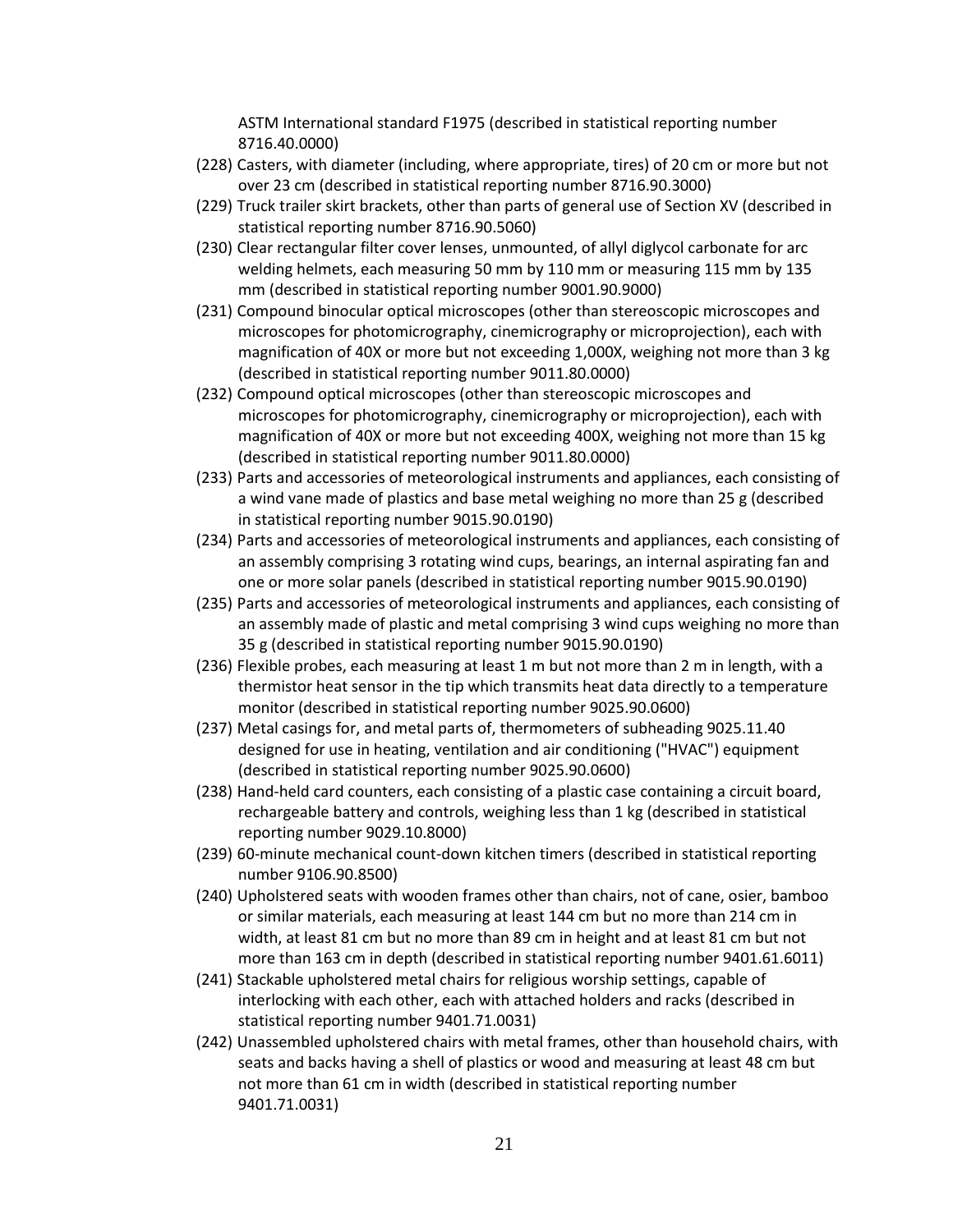- (243) Folding chairs with aluminum frames, each comprising a seat of polyester ripstop fabric and polyester netting and an aluminum frame, weighing not more than 600 g (described in statistical reporting number 9401.79.0015)
- (244) Foldable stools with frames of steel or aluminum, each measuring not over 30.5 cm in width, 26 cm in depth and 39 cm in height (described in statistical reporting number 9401.79.0035)
- (245) Hunting stands of steel or aluminum (including ladder stands, pod stands, hang-on stands and climbing stands), each of which allows one or more hunters to ascend to a height and sit while waiting for game animals to appear (described in statistical reporting number 9401.79.0035)
- (246) Unassembled non-upholstered chairs with metal frames (other than household chairs) with seats and backs having a shell of plastics or wood and measuring at least 48 cm but not more than 61 cm in width (described in statistical reporting number 9401.79.0050)
- (247) Parts of chairs of unfinished plywood, including bodies, legs and arms (described in statistical reporting number 9401.90.4080)
- (248) Bench frames of cast aluminum, each measuring at least 42 cm but not more than 79 cm in height, and at least 52 cm but not more than 62 cm in width (described in statistical reporting number 9401.90.5081)
- (249) Chair frames of metal, each with integral bookshelf, capable of being stacked (described in statistical reporting number 9401.90.5081)
- (250) Foot assemblies of base metal and rubber, designed for folding chairs (described in statistical reporting number 9401.90.5081)
- (251) Household furniture of metal and high-pressure laminated bamboo (other than ironing boards, furniture for infants or children or bed frames) (described in statistical reporting number 9403.20.0050)
- (252) Lockers, of steel (described in statistical reporting number 9403.20.0050)
- (253) Display racks of powder coated steel, whether or not on casters, whether or not with LED lighting, each measuring at least 60 cm but not more than 125 cm in length, at least 60 cm but not more than 125 cm in width and at least 130 cm but not more than 225 cm in height, with slanted shelves with a lip at the front edge of each that measures 3 cm or more in height (described in statistical reporting number 9403.20.0080 prior to July 1, 2019; described in statistical reporting number 9403.20.0081 effective July 1, 2019)
- (254) Adjustable wire shelving units of steel, other than for household use, comprising vertical poles, foot caps or casters, clips and shelves, each when fully assembled measuring at least 35 cm or more but not more than 183 m in width, at least 35 cm but not more than 77 cm in depth, and at least 137 cm but not more than 183 cm in height (described in statistical reporting number 9403.20.0081)
- (255) Storage racks of steel, powder-coated, designed to hang from overhead support, each weighing not more than 37 kg, measuring not more than 123 cm in width, not more than 123 cm in height and not more than 245 cm in length (described in statistical reporting number 9403.20.0081)
- (256) Foldable cots with frames of steel and/or aluminum, each with sleeping surface of polyester or nylon fabric, each cot measuring 185 cm or more but not over 230 cm in length, 70 cm or more but not over 105 cm in width and 7 cm or more but not over 58 cm in height (described in statistical reporting number 9403.20.0090)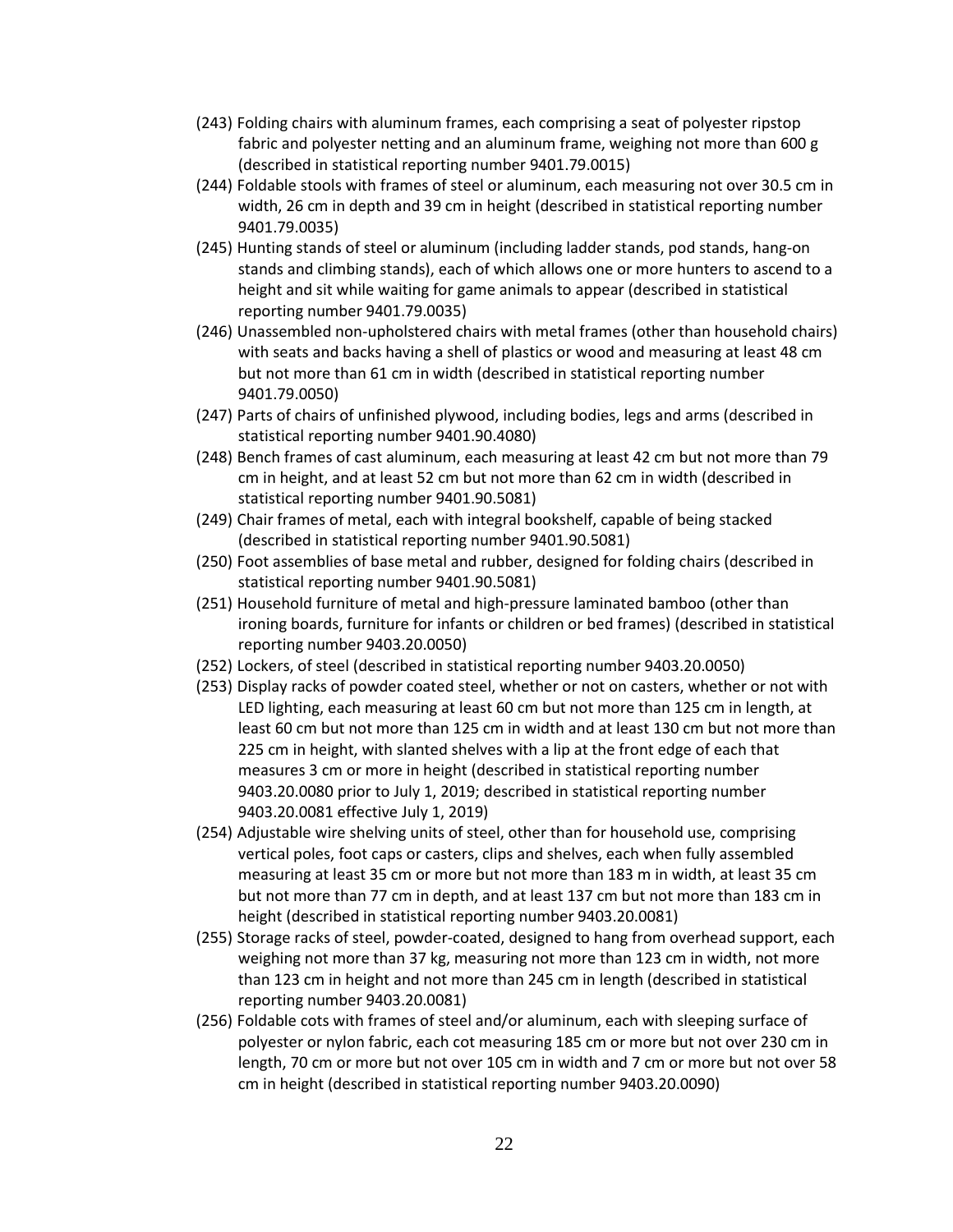- (257) Foldable tables with frames of steel and/or aluminum, each measuring 25 cm or more but not over 156 cm in length, 30 cm or more but not over 80 cm in width and 37 cm or more but not over 113 cm in height, with a tabletop surface of aluminum (described in statistical reporting number 9403.20.0090)
- (258) Household furniture of high-pressure laminated bamboo, other than babies' or children's furniture (described in statistical reporting number 9403.82.0015)
- (259) Bassinets, composed of polyester fabric with frames of steel tubing and partial solid wood rails, each measuring 86 cm by 51 cm by 86 cm, weighing 12 kg, with adjustable height legs on wheels (described in statistical reporting number 9403.89.6003)
- (260) Baby crib liners, each composed of two pieces of multi-layer warp polyester knit mesh without any padding, one measuring no more than 29 cm by 283 cm and the other measuring no more than 29 cm by 210 cm (described in statistical reporting number 9403.90.6005)
- (261) Bed rails, each of which attaches to the side of a bed to prevent the occupant of the bed from rolling out, with a nylon mesh fabric cover (described in statistical reporting number 9403.90.8041)
- (262) Outdoor lighting sets, each containing 6 or 10 polycarbonate bulb sockets (described in statistical reporting number 9405.40.8410)
- (263) Flameless pillar candles with LED lamps powered by batteries, each measuring at least 7.6 cm but not more than 20 cm in diameter and having a wax exterior (described in statistical reporting number 9405.40.8440)
- (264) Flexible strips, each having embedded light-emitting diodes electrically connected to a molded electrical end connector, each strip wound onto a reel measuring not more than 25 cm in diameter and not more than 1.5 cm in width (described in statistical reporting number 9405.40.8440)
- (265) Garden, patio and table top wick burning torches for outdoor use (described in statistical reporting number 9405.50.4000)
- (266) Lamp shades of fabric over metal frame (described in statistical reporting number 9405.99.4090)
- 3. by amending the last sentence of the first paragraph of U.S. note 20(e) to subchapter III of chapter 99 by:
	- a. by deleting "or (14)" and by inserting "(14)" in lieu thereof; and
	- b. by inserting "; or (15) heading 9903.88.56 and U.S. note 20(iii) to subchapter III of chapter 99" after the phrase "U.S. note 20(aaa) to subchapter III of chapter 99", where it appears at the end of the sentence.
- 4. by amending the first sentence of U.S. note 20(f) to subchapter III of chapter 99 by:
	- a. by deleting "or (14)" and by inserting "(14)" in lieu thereof; and
	- b. by inserting "; or (15) heading 9903.88.56 and U.S. note 20(iii) to subchapter III of chapter 99" after the phrase "U.S. note 20(aaa) to subchapter III of chapter 99", where it appears at the end of the sentence.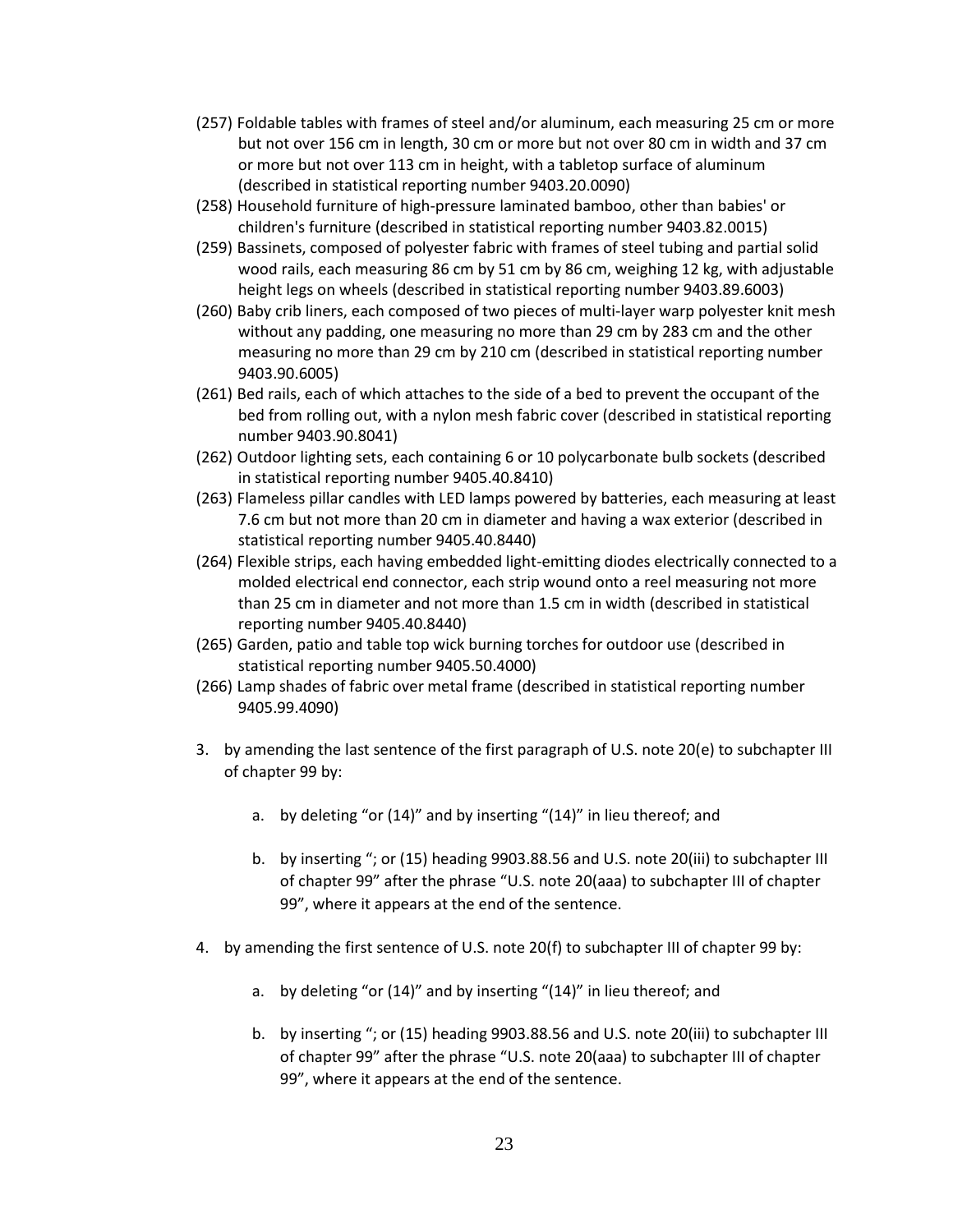- 5. by amending the Article Description of heading 9903.88.03:
	- a. by deleting "9903.88.46 or";
	- b. by inserting in lieu thereof "9903.88.46,"; and
	- c. by inserting "or 9903.88.56," after "9903.88.48,".
- 6. by amending the Article Description of heading 9903.88.04:
	- a. by deleting "9903.88.46 or";
	- b. by inserting in lieu thereof "9903.88.46, "; and
	- c. by inserting "or 9903.88.56" after "9903.88.48".

#### **ANNEX B**

The following table is provided for informational purposes only. The table contains a list of the original product exclusions that are being extended by this notice. The original product exclusions were provided for in various subdivisions in note 20 to subchapter III of chapter 99 and an associated 9903.88 heading. In addition, the table contains the corresponding subdivisions in new note 20(iii) to subchapter III of chapter 99 and new heading 9903.88.56 for the product exclusions that are being extended by this notice. The original product exclusions expired on August 7, 2020. The exclusions that are being extended are effective from August 7, 2020 until December 31, 2020.

| <b>Original Product Exclusions</b> |                           | <b>Corresponding Extension of Product Exclusions</b> |                           |
|------------------------------------|---------------------------|------------------------------------------------------|---------------------------|
| <b>Note 20 Subdivision</b>         | <b>Chapter 99 Heading</b> | <b>Note 20 Subdivision</b>                           | <b>Chapter 99 Heading</b> |
| 20(00)(1)                          | 9903.88.36                | 20(iii)(1)                                           | 9903.88.56                |
| 20(00)(2)                          | 9903.88.36                | 20(iii)(2)                                           | 9903.88.56                |
| 20(00)(3)                          | 9903.88.36                | 20(iii)(3)                                           | 9903.88.56                |
| 20(qq)(4)                          | 9903.88.38                | 20(iii)(4)                                           | 9903.88.56                |
| 20(qq)(6)                          | 9903.88.38                | 20(iii)(5)                                           | 9903.88.56                |
| 20(00)(4)                          | 9903.88.36                | 20(iii)(6)                                           | 9903.88.56                |
| 20 (tt)(2)                         | 9903.88.41                | 20(iii)(7)                                           | 9903.88.56                |
| 20 (tt)(3)                         | 9903.88.41                | 20(iii)(8)                                           | 9903.88.56                |
| 20 (tt)(4)                         | 9903.88.41                | 20(iii)(9)                                           | 9903.88.56                |
| 20(yy)(1)                          | 9903.88.46                | 20(iii)(10)                                          | 9903.88.56                |
| 20 (tt)(5)                         | 9903.88.41                | 20(iii)(11)                                          | 9903.88.56                |
| 20(aaa)(14)                        | 9903.88.48                | 20(iii)(12)                                          | 9903.88.56                |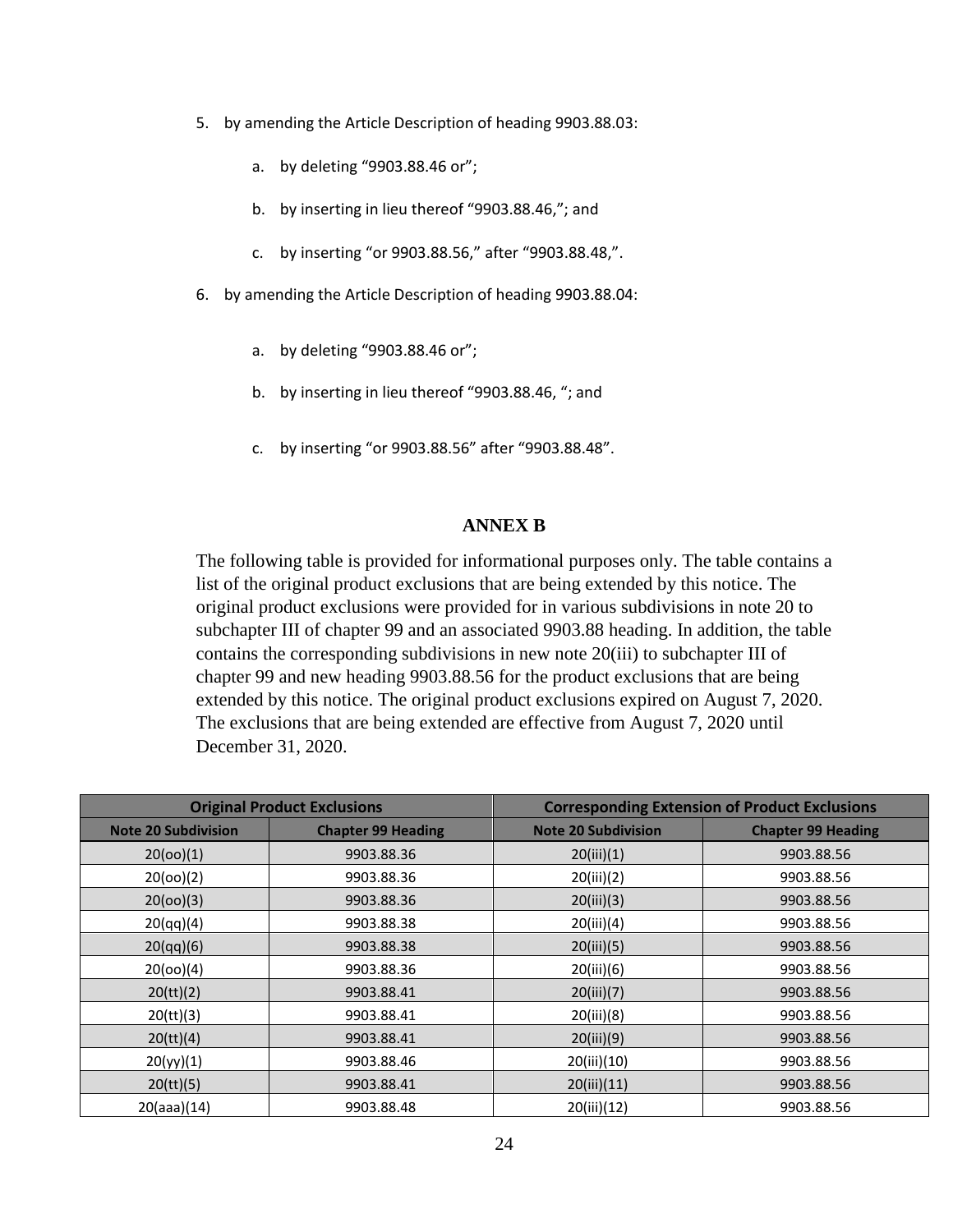| 20(aaa)(15) | 9903.88.48 | 20(iii)(13) | 9903.88.56 |
|-------------|------------|-------------|------------|
| 20(aaa)(16) | 9903.88.48 | 20(iii)(14) | 9903.88.56 |
| 20(ss)(1)   | 9903.88.40 | 20(iii)(15) | 9903.88.56 |
| 20(xx)(1)   | 9903.88.45 | 20(iii)(16) | 9903.88.56 |
| 20(qq)(1)   | 9903.88.38 | 20(iii)(17) | 9903.88.56 |
| 20(00)(6)   | 9903.88.36 | 20(iii)(18) | 9903.88.56 |
| 20(pp)(1)   | 9903.88.37 | 20(iii)(19) | 9903.88.56 |
| 20(00)(9)   | 9903.88.36 | 20(iii)(20) | 9903.88.56 |
| 20(pp)(2)   | 9903.88.37 | 20(iii)(21) | 9903.88.56 |
| 20(qq)(3)   | 9903.88.38 | 20(iii)(22) | 9903.88.56 |
| 20(00)(10)  | 9903.88.36 | 20(iii)(23) | 9903.88.56 |
| 20(00)(11)  | 9903.88.36 | 20(iii)(24) | 9903.88.56 |
| 20(00)(12)  | 9903.88.36 | 20(iii)(25) | 9903.88.56 |
| 20(00)(13)  | 9903.88.36 | 20(iii)(26) | 9903.88.56 |
| 20(00)(14)  | 9903.88.36 | 20(iii)(27) | 9903.88.56 |
| 20(qq)(8)   | 9903.88.38 | 20(iii)(28) | 9903.88.56 |
| 20(qq)(9)   | 9903.88.38 | 20(iii)(29) | 9903.88.56 |
| 20(qq)(10)  | 9903.88.38 | 20(iii)(30) | 9903.88.56 |
| 20(qq)(11)  | 9903.88.38 | 20(iii)(31) | 9903.88.56 |
| 20(nn)(2)   | 9903.88.35 | 20(iii)(32) | 9903.88.56 |
| 20(vv)(17)  | 9903.88.43 | 20(iii)(33) | 9903.88.56 |
| 20(xx)(10)  | 9903.88.45 | 20(iii)(34) | 9903.88.56 |
| 20(vv)(25)  | 9903.88.43 | 20(iii)(35) | 9903.88.56 |
| 20(11)(7)   | 9903.88.33 | 20(iii)(36) | 9903.88.56 |
| 20(yy)(15)  | 9903.88.46 | 20(iii)(37) | 9903.88.56 |
| 20(aaa)(28) | 9903.88.48 | 20(iii)(38) | 9903.88.56 |
| 20(qq)(15)  | 9903.88.38 | 20(iii)(39) | 9903.88.56 |
| 20(11)(8)   | 9903.88.33 | 20(iii)(40) | 9903.88.56 |
| 20(yy)(16)  | 9903.88.46 | 20(iii)(41) | 9903.88.56 |
| 20(aaa)(30) | 9903.88.48 | 20(iii)(42) | 9903.88.56 |
| 20(yy)(17)  | 9903.88.46 | 20(iii)(43) | 9903.88.56 |
| 20(qq)(16)  | 9903.88.38 | 20(iii)(44) | 9903.88.56 |
| 20(vv)(30)  | 9903.88.43 | 20(iii)(45) | 9903.88.56 |
| 20(qq)(17)  | 9903.88.38 | 20(iii)(46) | 9903.88.56 |
| 20(yy)(19)  | 9903.88.46 | 20(iii)(47) | 9903.88.56 |
| 20(yy)(20)  | 9903.88.46 | 20(iii)(48) | 9903.88.56 |
| 20(qq)(19)  | 9903.88.38 | 20(iii)(49) | 9903.88.56 |
| 20(qq)(20)  | 9903.88.38 | 20(iii)(50) | 9903.88.56 |
| 20(qq)(22)  | 9903.88.38 | 20(iii)(51) | 9903.88.56 |
| 20(qq)(23)  | 9903.88.38 | 20(iii)(52) | 9903.88.56 |
| 20(qq)(24)  | 9903.88.38 | 20(iii)(53) | 9903.88.56 |
| 20(qq)(25)  | 9903.88.38 | 20(iii)(54) | 9903.88.56 |
| 20(xx)(12)  | 9903.88.45 | 20(iii)(55) | 9903.88.56 |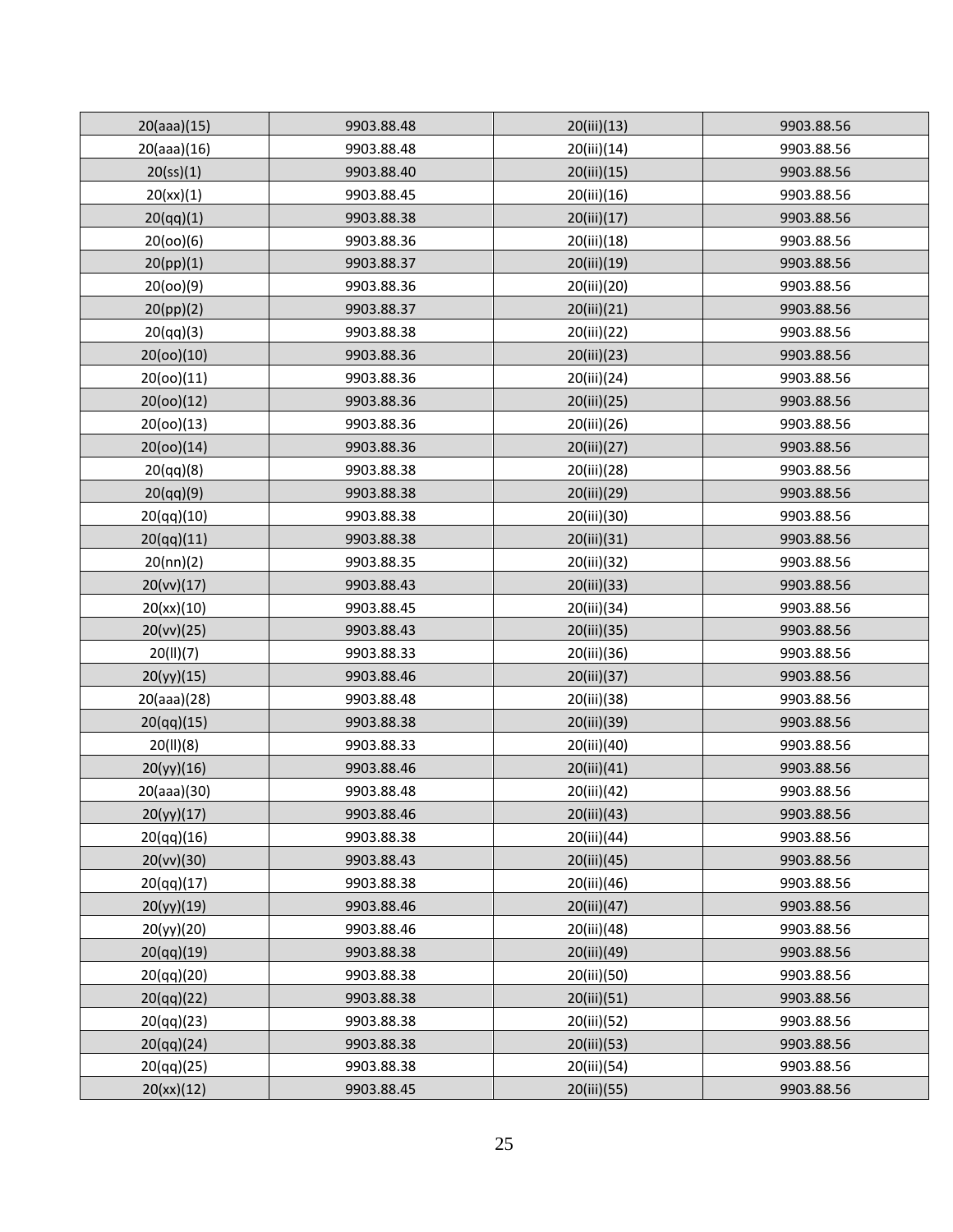| 20(aaa)(32)             | 9903.88.48 | 20(iii)(56) | 9903.88.56 |
|-------------------------|------------|-------------|------------|
| 20(xx)(13)              | 9903.88.45 | 20(iii)(57) | 9903.88.56 |
| 20(aaa)(33)             | 9903.88.48 | 20(iii)(58) | 9903.88.56 |
| 20(p)(1)                | 9903.88.13 | 20(iii)(59) | 9903.88.56 |
| 20(p)(2)                | 9903.88.13 | 20(iii)(60) | 9903.88.56 |
| 20(yy)(22)              | 9903.88.46 | 20(iii)(61) | 9903.88.56 |
| 20(pp)(4)               | 9903.88.37 | 20(iii)(62) | 9903.88.56 |
| 20(qq)(29)              | 9903.88.38 | 20(iii)(63) | 9903.88.56 |
| 20(qq)(30)              | 9903.88.38 | 20(iii)(64) | 9903.88.56 |
| 20(11)(11)              | 9903.88.33 | 20(iii)(65) | 9903.88.56 |
| 20(xx)(16)              | 9903.88.45 | 20(iii)(66) | 9903.88.56 |
| 20(xx)(17)              | 9903.88.45 | 20(iii)(67) | 9903.88.56 |
| 20(xx)(18)              | 9903.88.45 | 20(iii)(68) | 9903.88.56 |
| 20(xx)(19)              | 9903.88.45 | 20(iii)(69) | 9903.88.56 |
| 20(vv)(45)              | 9903.88.43 | 20(iii)(70) | 9903.88.56 |
| 20(xx)(22)              | 9903.88.45 | 20(iii)(71) | 9903.88.56 |
| 20(xx)(21)              | 9903.88.45 | 20(iii)(72) | 9903.88.56 |
| 20(s <sub>S</sub> )(5)  | 9903.88.40 | 20(iii)(73) | 9903.88.56 |
| 20(ss)(6)               | 9903.88.40 | 20(iii)(74) | 9903.88.56 |
| 20(w)(6)                | 9903.88.18 | 20(iii)(75) | 9903.88.56 |
| $20$ (mm)(24)           | 9903.88.34 | 20(iii)(76) | 9903.88.56 |
| 20(vv)(54)              | 9903.88.43 | 20(iii)(77) | 9903.88.56 |
| 20(11)(12)              | 9903.88.33 | 20(iii)(78) | 9903.88.56 |
| 20(vv)(55)              | 9903.88.43 | 20(iii)(79) | 9903.88.56 |
| 20(vv)(56)              | 9903.88.43 | 20(iii)(80) | 9903.88.56 |
| 20(00)(16)              | 9903.88.36 | 20(iii)(81) | 9903.88.56 |
| 20(w)(9)                | 9903.88.18 | 20(iii)(82) | 9903.88.56 |
| $20$ (mm)(12)           | 9903.88.34 | 20(iii)(83) | 9903.88.56 |
| $20$ (mm)(13)           | 9903.88.34 | 20(iii)(84) | 9903.88.56 |
| 20(vv)(57)              | 9903.88.43 | 20(iii)(85) | 9903.88.56 |
| 20(11)(14)              | 9903.88.33 | 20(iii)(86) | 9903.88.56 |
| 20(pp)(7)               | 9903.88.37 | 20(iii)(87) | 9903.88.56 |
| 20(pp)(8)               | 9903.88.37 | 20(iii)(88) | 9903.88.56 |
| 20(pp)(9)               | 9903.88.37 | 20(iii)(89) | 9903.88.56 |
| 20(pp)(10)              | 9903.88.37 | 20(iii)(90) | 9903.88.56 |
| 20(pp)(11)              | 9903.88.37 | 20(iii)(91) | 9903.88.56 |
| 20(pp)(12)              | 9903.88.37 | 20(iii)(92) | 9903.88.56 |
| 20(vv)(58)              | 9903.88.43 | 20(iii)(93) | 9903.88.56 |
| 20(vv)(59)              | 9903.88.43 | 20(iii)(94) | 9903.88.56 |
| 20(pp)(13)              | 9903.88.37 | 20(iii)(95) | 9903.88.56 |
| 20(pp)(14)              | 9903.88.37 | 20(iii)(96) | 9903.88.56 |
| 20(11)(15)              | 9903.88.33 | 20(iii)(97) | 9903.88.56 |
| 20(s <sub>s</sub> )(13) | 9903.88.40 | 20(iii)(98) | 9903.88.56 |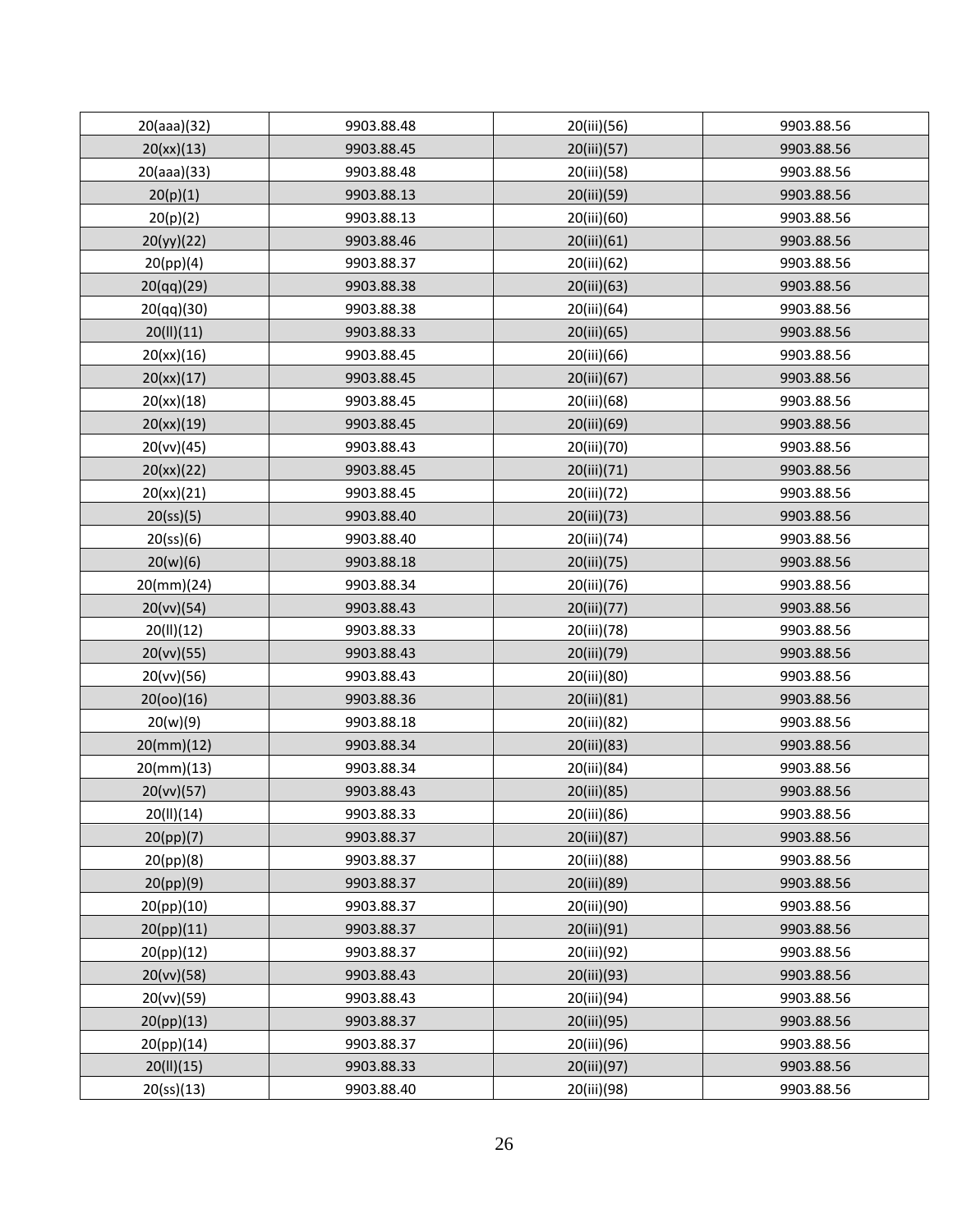| 20(aaa)(45)             | 9903.88.48 | 20(iii)(99)  | 9903.88.56 |
|-------------------------|------------|--------------|------------|
| 20(qq)(37)              | 9903.88.38 | 20(iii)(100) | 9903.88.56 |
| 20(pp)(16)              | 9903.88.37 | 20(iii)(101) | 9903.88.56 |
| 20(11)(19)              | 9903.88.33 | 20(iii)(102) | 9903.88.56 |
| 20(s <sub>5</sub> )(15) | 9903.88.40 | 20(iii)(103) | 9903.88.56 |
| 20(vv)(65)              | 9903.88.43 | 20(iii)(104) | 9903.88.56 |
| 20(vv)(66)              | 9903.88.43 | 20(iii)(105) | 9903.88.56 |
| 20(nn)(5)               | 9903.88.35 | 20(iii)(106) | 9903.88.56 |
| 20(vv)(71)              | 9903.88.43 | 20(iii)(107) | 9903.88.56 |
| 20(vv)(72)              | 9903.88.43 | 20(iii)(108) | 9903.88.56 |
| 20(qq)(41)              | 9903.88.38 | 20(iii)(109) | 9903.88.56 |
| 20(qq)(42)              | 9903.88.38 | 20(iii)(110) | 9903.88.56 |
| 20(11)(21)              | 9903.88.33 | 20(iii)(111) | 9903.88.56 |
| 20(vv)(77)              | 9903.88.43 | 20(iii)(112) | 9903.88.56 |
| 20(pp)(17)              | 9903.88.37 | 20(iii)(113) | 9903.88.56 |
| 20(aaa)(48)             | 9903.88.48 | 20(iii)(114) | 9903.88.56 |
| 20(11)(23)              | 9903.88.33 | 20(iii)(115) | 9903.88.56 |
| 20(s <sub>s</sub> )(17) | 9903.88.40 | 20(iii)(116) | 9903.88.56 |
| 20(w)(14)               | 9903.88.18 | 20(iii)(117) | 9903.88.56 |
| 20(qq)(48)              | 9903.88.38 | 20(iii)(118) | 9903.88.56 |
| 20(qq)(46)              | 9903.88.38 | 20(iii)(119) | 9903.88.56 |
| 20(aaa)(59)             | 9903.88.48 | 20(iii)(120) | 9903.88.56 |
| 20(II)(32)              | 9903.88.33 | 20(iii)(121) | 9903.88.56 |
| 20(w)(15)               | 9903.88.18 | 20(iii)(122) | 9903.88.56 |
| 20(yy)(60)              | 9903.88.46 | 20(iii)(123) | 9903.88.56 |
| 20(s <sub>s</sub> )(21) | 9903.88.40 | 20(iii)(124) | 9903.88.56 |
| $20$ (mm)(27)           | 9903.88.34 | 20(iii)(125) | 9903.88.56 |
| 20(nn)(9)               | 9903.88.35 | 20(iii)(126) | 9903.88.56 |
| 20(w)(18)               | 9903.88.18 | 20(iii)(127) | 9903.88.56 |
| 20(aaa)(64)             | 9903.88.48 | 20(iii)(128) | 9903.88.56 |
| 20(xx)(41)              | 9903.88.45 | 20(iii)(129) | 9903.88.56 |
| 20(pp)(32)              | 9903.88.37 | 20(iii)(130) | 9903.88.56 |
| 20(xx)(42)              | 9903.88.45 | 20(iii)(131) | 9903.88.56 |
| 20(pp)(33)              | 9903.88.37 | 20(iii)(132) | 9903.88.56 |
| 20(aaa)(65)             | 9903.88.48 | 20(iii)(133) | 9903.88.56 |
| 20(pp)(34)              | 9903.88.37 | 20(iii)(134) | 9903.88.56 |
| 20(qq)(56)              | 9903.88.38 | 20(iii)(135) | 9903.88.56 |
| 20(pp)(35)              | 9903.88.37 | 20(iii)(136) | 9903.88.56 |
| 20(vv)(101)             | 9903.88.43 | 20(iii)(137) | 9903.88.56 |
| 20(yy)(71)              | 9903.88.46 | 20(iii)(138) | 9903.88.56 |
| 20(pp)(36)              | 9903.88.37 | 20(iii)(139) | 9903.88.56 |
| 20(xx)(43)              | 9903.88.45 | 20(iii)(140) | 9903.88.56 |
| 20(xx)(44)              | 9903.88.45 | 20(iii)(141) | 9903.88.56 |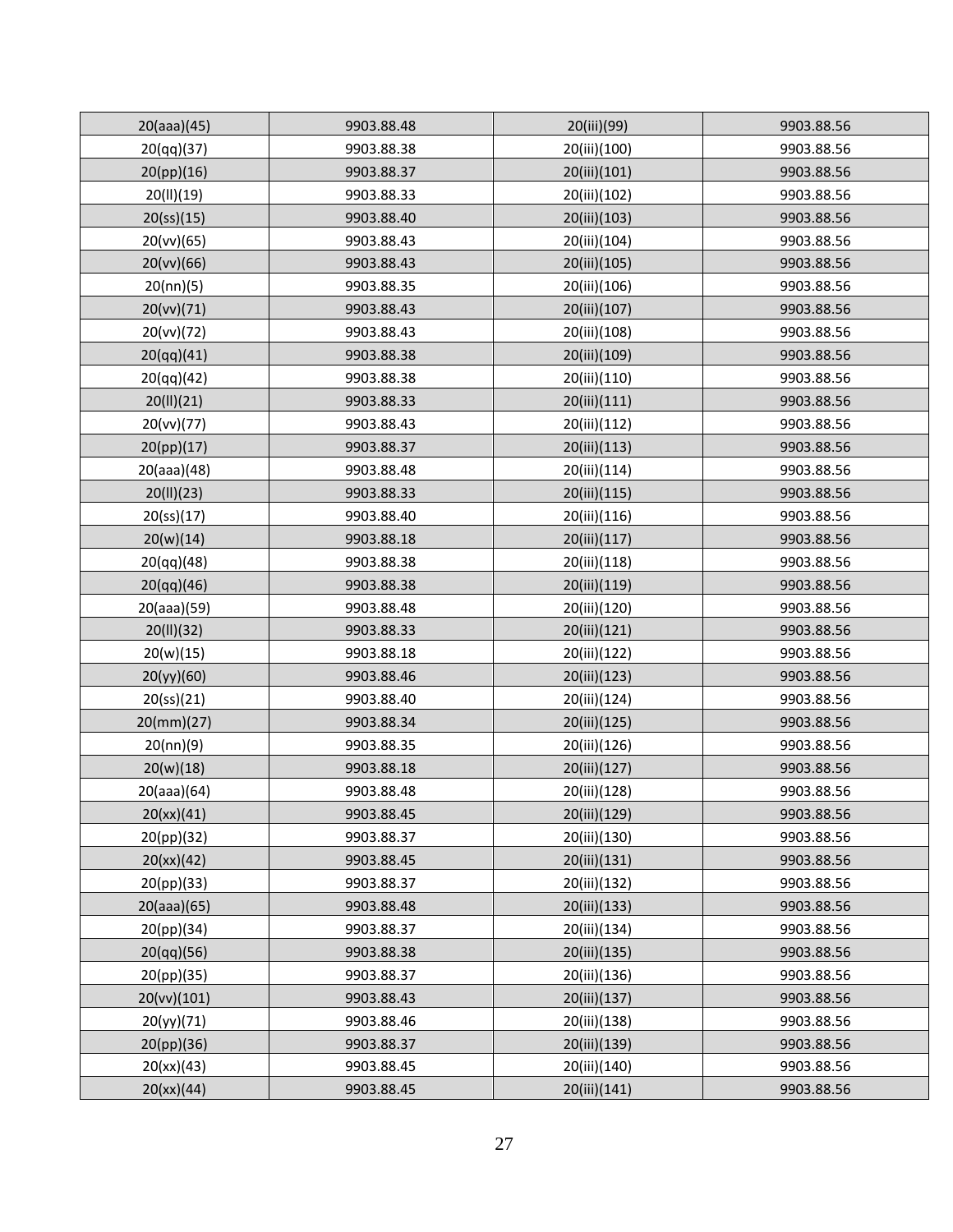| 20(pp)(40)              | 9903.88.37 | 20(iii)(142) | 9903.88.56 |
|-------------------------|------------|--------------|------------|
| 20(xx)(46)              | 9903.88.45 | 20(iii)(143) | 9903.88.56 |
| 20(nn)(11)              | 9903.88.35 | 20(iii)(144) | 9903.88.56 |
| 20(aaa)(66)             | 9903.88.48 | 20(iii)(145) | 9903.88.56 |
| 20(xx)(47)              | 9903.88.45 | 20(iii)(146) | 9903.88.56 |
| 20(xx)(48)              | 9903.88.45 | 20(iii)(147) | 9903.88.56 |
| $20$ (mm)(30)           | 9903.88.34 | 20(iii)(148) | 9903.88.56 |
| 20(pp)(42)              | 9903.88.37 | 20(iii)(149) | 9903.88.56 |
| 20(vv)(105)             | 9903.88.43 | 20(iii)(150) | 9903.88.56 |
| 20(aaa)(69)             | 9903.88.48 | 20(iii)(151) | 9903.88.56 |
| 20(qq)(58)              | 9903.88.38 | 20(iii)(152) | 9903.88.56 |
| 20(s <sub>s</sub> )(26) | 9903.88.40 | 20(iii)(153) | 9903.88.56 |
| 20(w)(22)               | 9903.88.18 | 20(iii)(154) | 9903.88.56 |
| 20(w)(23)               | 9903.88.18 | 20(iii)(155) | 9903.88.56 |
| 20(w)(25)               | 9903.88.18 | 20(iii)(156) | 9903.88.56 |
| 20(w)(24)               | 9903.88.18 | 20(iii)(157) | 9903.88.56 |
| 20(w)(26)               | 9903.88.18 | 20(iii)(158) | 9903.88.56 |
| 20(w)(27)               | 9903.88.18 | 20(iii)(159) | 9903.88.56 |
| 20(pp)(43)              | 9903.88.37 | 20(iii)(160) | 9903.88.56 |
| 20(qq)(71)              | 9903.88.38 | 20(iii)(161) | 9903.88.56 |
| 20(qq)(70)              | 9903.88.38 | 20(iii)(162) | 9903.88.56 |
| 20(xx)(50)              | 9903.88.45 | 20(iii)(163) | 9903.88.56 |
| 20(xx)(52)              | 9903.88.45 | 20(iii)(164) | 9903.88.56 |
| 20(xx)(53)              | 9903.88.45 | 20(iii)(165) | 9903.88.56 |
| 20(xx)(54)              | 9903.88.45 | 20(iii)(166) | 9903.88.56 |
| 20(xx)(55)              | 9903.88.45 | 20(iii)(167) | 9903.88.56 |
| 20(vv)(114)             | 9903.88.43 | 20(iii)(168) | 9903.88.56 |
| 20(xx)(56)              | 9903.88.45 | 20(iii)(169) | 9903.88.56 |
| 20(xx)(57)              | 9903.88.45 | 20(iii)(170) | 9903.88.56 |
| 20(s <sub>s</sub> )(29) | 9903.88.40 | 20(iii)(171) | 9903.88.56 |
| 20(xx)(58)              | 9903.88.45 | 20(iii)(172) | 9903.88.56 |
| 20(vv)(115)             | 9903.88.43 | 20(iii)(173) | 9903.88.56 |
| 20(vv)(116)             | 9903.88.43 | 20(iii)(174) | 9903.88.56 |
| 20(w)(29)               | 9903.88.18 | 20(iii)(175) | 9903.88.56 |
| 20(s <sub>5</sub> )(33) | 9903.88.40 | 20(iii)(176) | 9903.88.56 |
| $20$ (mm)(17)           | 9903.88.34 | 20(iii)(177) | 9903.88.56 |
| $20$ (mm)(32)           | 9903.88.34 | 20(iii)(178) | 9903.88.56 |
| 20(xx)(61)              | 9903.88.45 | 20(iii)(179) | 9903.88.56 |
| 20(vv)(119)             | 9903.88.43 | 20(iii)(180) | 9903.88.56 |
| 20(vv)(120)             | 9903.88.43 | 20(iii)(181) | 9903.88.56 |
| 20(vv)(121)             | 9903.88.43 | 20(iii)(182) | 9903.88.56 |
| 20(xx)(62)              | 9903.88.45 | 20(iii)(183) | 9903.88.56 |
| 20(nn)(14)              | 9903.88.35 | 20(iii)(184) | 9903.88.56 |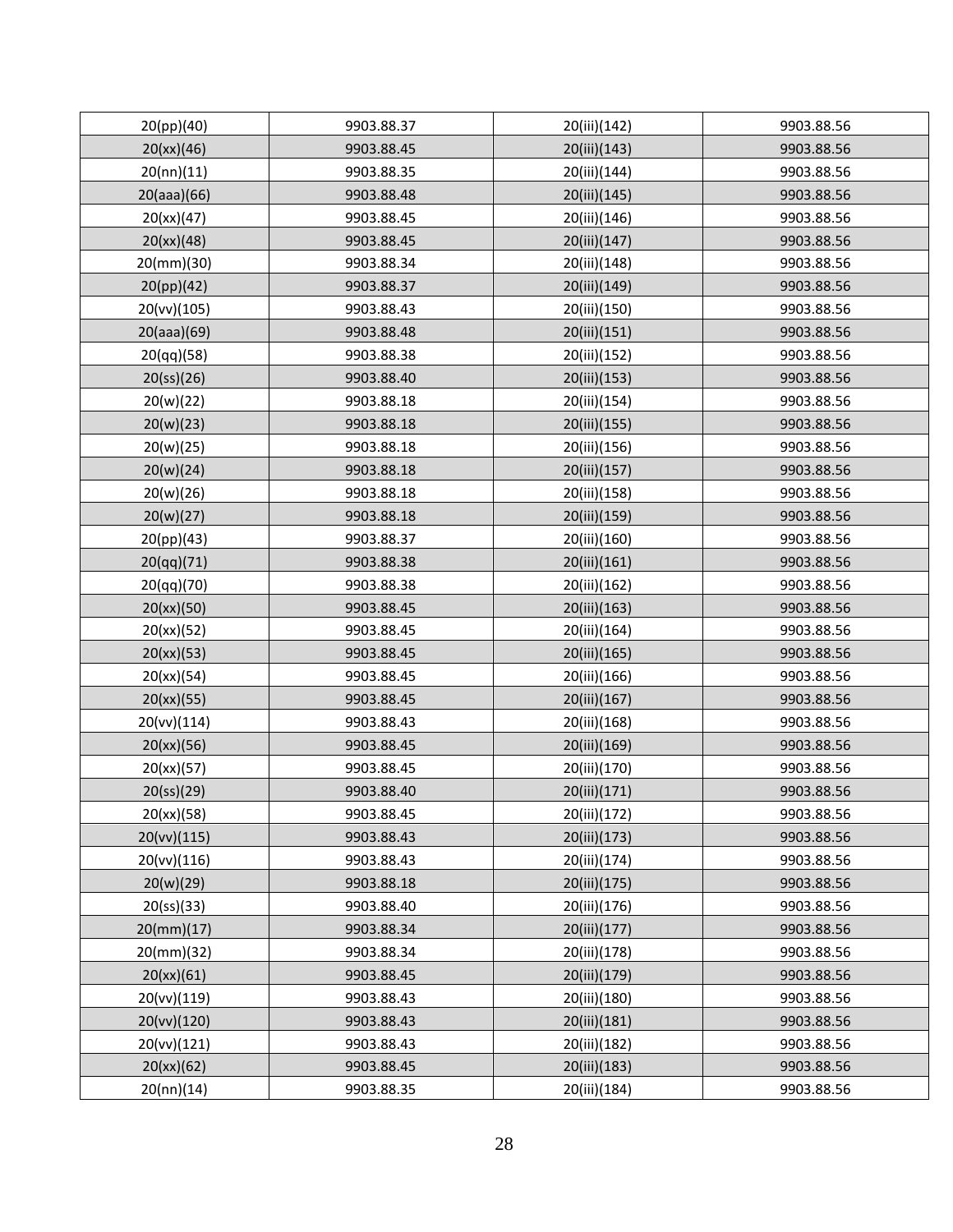| 20(nn)(15)    | 9903.88.35 | 20(iii)(185) | 9903.88.56 |
|---------------|------------|--------------|------------|
| 20(pp)(47)    | 9903.88.37 | 20(iii)(186) | 9903.88.56 |
| 20(xx)(65)    | 9903.88.45 | 20(iii)(187) | 9903.88.56 |
| 20(II)(50)    | 9903.88.33 | 20(iii)(188) | 9903.88.56 |
| 20(11)(52)    | 9903.88.33 | 20(iii)(189) | 9903.88.56 |
| 20(II)(53)    | 9903.88.33 | 20(iii)(190) | 9903.88.56 |
| 20(xx)(67)    | 9903.88.45 | 20(iii)(191) | 9903.88.56 |
| 20(xx)(68)    | 9903.88.45 | 20(iii)(192) | 9903.88.56 |
| 20(xx)(70)    | 9903.88.45 | 20(iii)(193) | 9903.88.56 |
| 20(pp)(48)    | 9903.88.37 | 20(iii)(194) | 9903.88.56 |
| 20(pp)(49)    | 9903.88.37 | 20(iii)(195) | 9903.88.56 |
| 20(pp)(50)    | 9903.88.37 | 20(iii)(196) | 9903.88.56 |
| 20(vv)(128)   | 9903.88.43 | 20(iii)(197) | 9903.88.56 |
| 20(qq)(77)    | 9903.88.38 | 20(iii)(198) | 9903.88.56 |
| 20(vv)(129)   | 9903.88.43 | 20(iii)(199) | 9903.88.56 |
| 20(qq)(78)    | 9903.88.38 | 20(iii)(200) | 9903.88.56 |
| 20(qq)(79)    | 9903.88.38 | 20(iii)(201) | 9903.88.56 |
| $20$ (mm)(18) | 9903.88.34 | 20(iii)(202) | 9903.88.56 |
| 20(xx)(77)    | 9903.88.45 | 20(iii)(203) | 9903.88.56 |
| 20(vv)(138)   | 9903.88.43 | 20(iii)(204) | 9903.88.56 |
| 20(11)(61)    | 9903.88.33 | 20(iii)(205) | 9903.88.56 |
| 20(qq)(82)    | 9903.88.38 | 20(iii)(206) | 9903.88.56 |
| 20(qq)(83)    | 9903.88.38 | 20(iii)(207) | 9903.88.56 |
| 20(pp)(53)    | 9903.88.37 | 20(iii)(208) | 9903.88.56 |
| 20(yy)(106)   | 9903.88.46 | 20(iii)(209) | 9903.88.56 |
| 20(xx)(81)    | 9903.88.45 | 20(iii)(210) | 9903.88.56 |
| 20(pp)(54)    | 9903.88.37 | 20(iii)(211) | 9903.88.56 |
| 20(qq)(85)    | 9903.88.38 | 20(iii)(212) | 9903.88.56 |
| 20(xx)(82)    | 9903.88.45 | 20(iii)(213) | 9903.88.56 |
| 20(w)(31)     | 9903.88.18 | 20(iii)(214) | 9903.88.56 |
| 20(yy)(113)   | 9903.88.46 | 20(iii)(215) | 9903.88.56 |
| 20(yy)(116)   | 9903.88.46 | 20(iii)(216) | 9903.88.56 |
| 20(yy)(117)   | 9903.88.46 | 20(iii)(217) | 9903.88.56 |
| 20(yy)(118)   | 9903.88.46 | 20(iii)(218) | 9903.88.56 |
| 20(yy)(114)   | 9903.88.46 | 20(iii)(219) | 9903.88.56 |
| 20(qq)(86)    | 9903.88.38 | 20(iii)(220) | 9903.88.56 |
| 20(nn)(17)    | 9903.88.35 | 20(iii)(221) | 9903.88.56 |
| 20(w)(33)     | 9903.88.18 | 20(iii)(222) | 9903.88.56 |
| 20(qq)(89)    | 9903.88.38 | 20(iii)(223) | 9903.88.56 |
| 20(vv)(160)   | 9903.88.43 | 20(iii)(224) | 9903.88.56 |
| 20(11)(69)    | 9903.88.33 | 20(iii)(225) | 9903.88.56 |
| 20(pp)(57)    | 9903.88.37 | 20(iii)(226) | 9903.88.56 |
| 20(qq)(90)    | 9903.88.38 | 20(iii)(227) | 9903.88.56 |